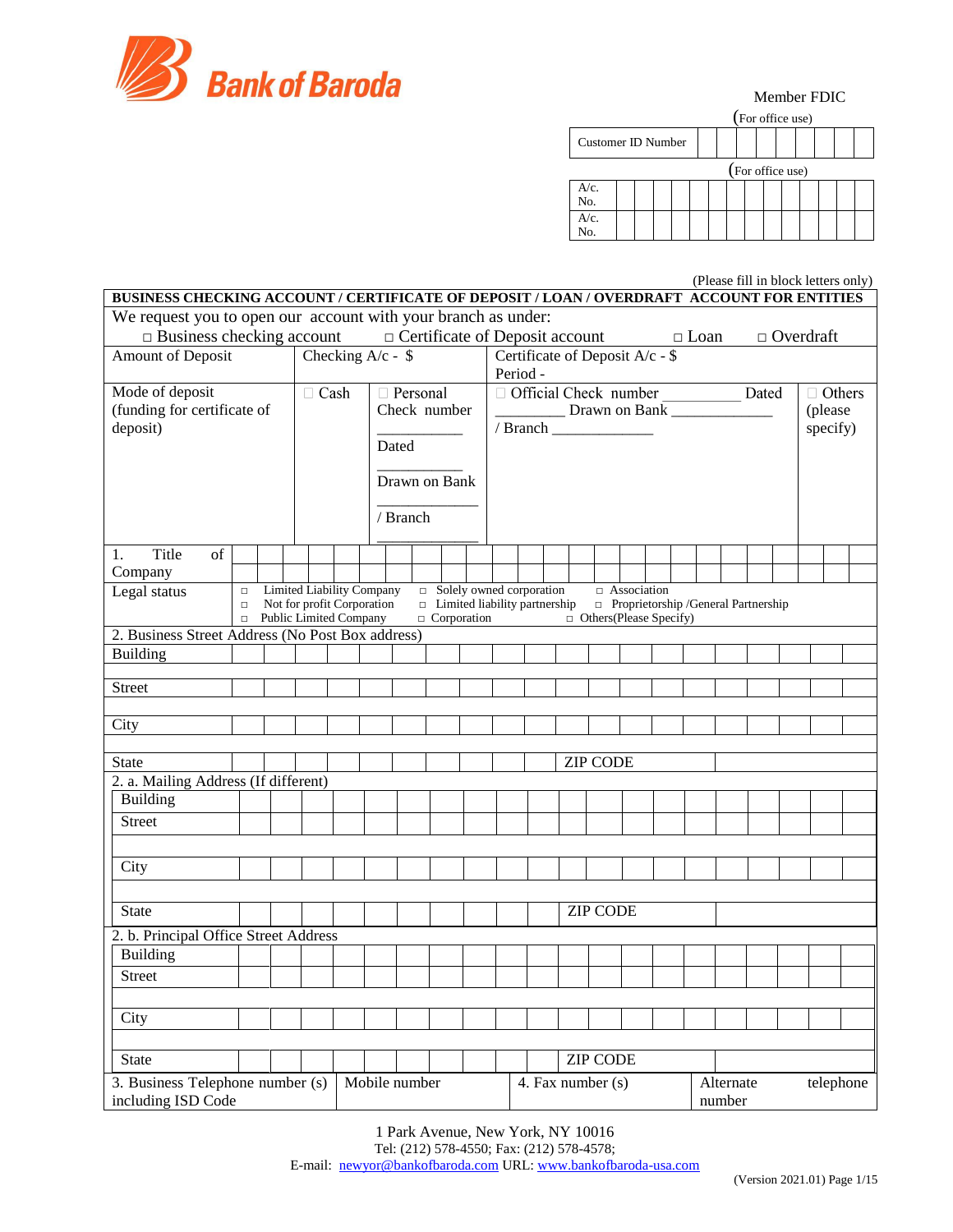

|  | Member FDIC |
|--|-------------|
|--|-------------|

| 5. E mail                                                      |                                         | 6. Website/URL                                                                     |                                                                                                                                           |               |                                     |                                  |
|----------------------------------------------------------------|-----------------------------------------|------------------------------------------------------------------------------------|-------------------------------------------------------------------------------------------------------------------------------------------|---------------|-------------------------------------|----------------------------------|
| 7. Date of establishment                                       |                                         |                                                                                    | 8. Tax I. D. No.                                                                                                                          |               |                                     |                                  |
|                                                                |                                         |                                                                                    | Country<br>of                                                                                                                             | Tax           |                                     |                                  |
|                                                                |                                         |                                                                                    | Residency                                                                                                                                 |               |                                     |                                  |
| 9. Country of Incorporation                                    |                                         |                                                                                    | 10. State of Incorporation                                                                                                                |               |                                     |                                  |
| 11. Date of Incorporation                                      |                                         |                                                                                    | 12. Licensing Authority                                                                                                                   |               |                                     |                                  |
| 13. Mode of operation                                          |                                         |                                                                                    |                                                                                                                                           |               |                                     |                                  |
| 14. Latest Annual turnover (USD)                               |                                         | For the year 20_                                                                   |                                                                                                                                           | 15.           | Number<br>employees                 | of                               |
|                                                                |                                         | 16. Nature of business and general description of products and services            |                                                                                                                                           |               |                                     |                                  |
|                                                                |                                         |                                                                                    |                                                                                                                                           |               |                                     |                                  |
| 17. Purpose of the account                                     |                                         |                                                                                    |                                                                                                                                           |               |                                     |                                  |
| (Please specify)                                               |                                         | 18. Source of funds (proof to be provided for new companies)                       |                                                                                                                                           |               |                                     |                                  |
|                                                                | 19. Types of Credits into the account - |                                                                                    |                                                                                                                                           |               |                                     |                                  |
| $\Box$ Checks                                                  |                                         | $\Box$ Wire transfers (Number per year -                                           | $\lambda$                                                                                                                                 |               | $\Box$ Cash $\Box$ Others (specify) |                                  |
| For wire transfers -Likely destinations -                      |                                         |                                                                                    |                                                                                                                                           |               |                                     |                                  |
| which will generate the funds) -                               |                                         |                                                                                    | 20. Usual Activities in account - Major sources of such credits (specify what the funds coming into account will represent / the activity |               |                                     |                                  |
|                                                                |                                         |                                                                                    |                                                                                                                                           |               |                                     |                                  |
|                                                                |                                         |                                                                                    |                                                                                                                                           |               |                                     |                                  |
| Expected Annual volume of such credits in USD -                |                                         |                                                                                    |                                                                                                                                           |               |                                     |                                  |
|                                                                |                                         | 21. Type of debits into the account- applicable for business checking account only |                                                                                                                                           |               |                                     |                                  |
| $\Box$ Checks                                                  |                                         | $\Box$ Wire transfers (Number per year - )                                         | $\Box$ Cash                                                                                                                               |               | $\Box$ Others (specify)             |                                  |
| For wire transfers -Likely destinations -                      |                                         |                                                                                    | 22. Major purpose of such debits (specify for what purpose the debits will be utilized)- applicable for business checking account only    |               |                                     |                                  |
|                                                                |                                         |                                                                                    |                                                                                                                                           |               |                                     |                                  |
|                                                                |                                         |                                                                                    |                                                                                                                                           |               |                                     |                                  |
| Expected Annual volume of such debits in USD -<br>23. Existing |                                         | Name of Bank / Branch (with address)                                               |                                                                                                                                           |               |                                     | Type of Account / Account number |
| /previous                                                      |                                         |                                                                                    |                                                                                                                                           |               |                                     |                                  |
| Banking                                                        |                                         |                                                                                    |                                                                                                                                           |               |                                     |                                  |
| relationships                                                  |                                         |                                                                                    |                                                                                                                                           |               |                                     |                                  |
| 24. Date of Opening the account                                |                                         |                                                                                    |                                                                                                                                           |               |                                     |                                  |
| 25. Contact person details of the entity                       |                                         |                                                                                    |                                                                                                                                           |               |                                     |                                  |
| Name & Title                                                   |                                         |                                                                                    | Telephone / Fax number                                                                                                                    | Mobile number |                                     | E Mail address                   |
| (i)                                                            |                                         |                                                                                    |                                                                                                                                           |               |                                     |                                  |
| (ii)                                                           |                                         |                                                                                    |                                                                                                                                           |               |                                     |                                  |
| 26. Authorized Signatories:                                    |                                         |                                                                                    |                                                                                                                                           |               |                                     |                                  |
| Name and Title                                                 |                                         |                                                                                    |                                                                                                                                           |               |                                     |                                  |
| (Print in capitals as per Photo ID)                            |                                         | Nature of Photo ID                                                                 | Number of Photo ID                                                                                                                        |               | Date of Issue                       | Date of Expiry                   |
| (i)                                                            |                                         |                                                                                    |                                                                                                                                           |               |                                     |                                  |
| (ii)                                                           |                                         |                                                                                    |                                                                                                                                           |               |                                     |                                  |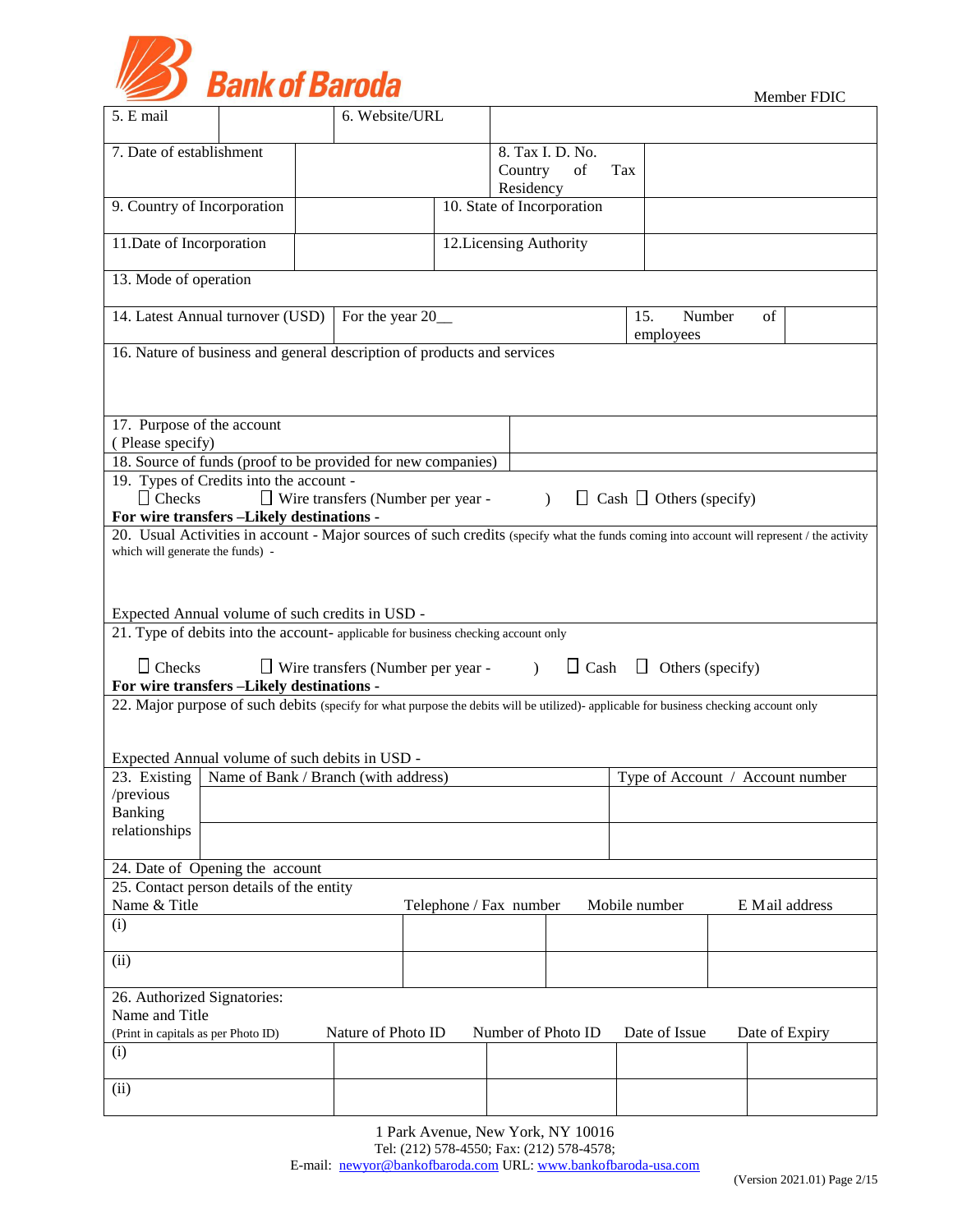

| (iii)                                                              |                    |                                                                 |                |                |
|--------------------------------------------------------------------|--------------------|-----------------------------------------------------------------|----------------|----------------|
|                                                                    |                    |                                                                 |                |                |
| (iv)                                                               |                    |                                                                 |                |                |
| (v)                                                                |                    |                                                                 |                |                |
| (vi)                                                               |                    |                                                                 |                |                |
| (vii)                                                              |                    |                                                                 |                |                |
| $\overline{(viii)}$                                                |                    |                                                                 |                |                |
| 27. Principal Officers:                                            |                    |                                                                 |                |                |
| Name and Title                                                     |                    |                                                                 |                |                |
| (Print in capitals as per Photo ID)                                | Nature of Photo ID | Number of Photo ID Date of Issue                                |                | Date of Expiry |
| (i)                                                                |                    |                                                                 |                |                |
|                                                                    |                    |                                                                 |                |                |
| (ii)                                                               |                    |                                                                 |                |                |
| (iii)                                                              |                    |                                                                 |                |                |
| (iv)                                                               |                    |                                                                 |                |                |
| (v)                                                                |                    |                                                                 |                |                |
| (vi)                                                               |                    |                                                                 |                |                |
| (vii)                                                              |                    |                                                                 |                |                |
| (viii)                                                             |                    |                                                                 |                |                |
| 28. Beneficial owners (10% and above) -                            |                    |                                                                 |                |                |
| Name and address (of individual or entity as applicable) and Title |                    |                                                                 |                |                |
| (Print in capitals as per Photo ID)                                |                    | % ownership Nature of Photo ID Number of Photo ID Date of Issue | Date of Expiry |                |
| (i)                                                                |                    |                                                                 |                |                |
|                                                                    |                    |                                                                 |                |                |
|                                                                    |                    |                                                                 |                |                |
|                                                                    |                    |                                                                 |                |                |
| (ii)                                                               |                    |                                                                 |                |                |
|                                                                    |                    |                                                                 |                |                |
|                                                                    |                    |                                                                 |                |                |
|                                                                    |                    |                                                                 |                |                |
| (iii)                                                              |                    |                                                                 |                |                |
|                                                                    |                    |                                                                 |                |                |
|                                                                    |                    |                                                                 |                |                |
|                                                                    |                    |                                                                 |                |                |
|                                                                    |                    |                                                                 |                |                |
| (iv)                                                               |                    |                                                                 |                |                |
|                                                                    |                    |                                                                 |                |                |
|                                                                    |                    |                                                                 |                |                |
|                                                                    |                    |                                                                 |                |                |
| (v)                                                                |                    |                                                                 |                |                |
|                                                                    |                    |                                                                 |                |                |
|                                                                    |                    |                                                                 |                |                |
|                                                                    |                    |                                                                 |                |                |
| (vi)                                                               |                    |                                                                 |                |                |
|                                                                    |                    |                                                                 |                |                |
|                                                                    |                    |                                                                 |                |                |
|                                                                    |                    |                                                                 |                |                |
| (vii)                                                              |                    |                                                                 |                |                |
|                                                                    |                    |                                                                 |                |                |
|                                                                    |                    |                                                                 |                |                |
| (viii)                                                             |                    |                                                                 |                |                |
|                                                                    |                    |                                                                 |                |                |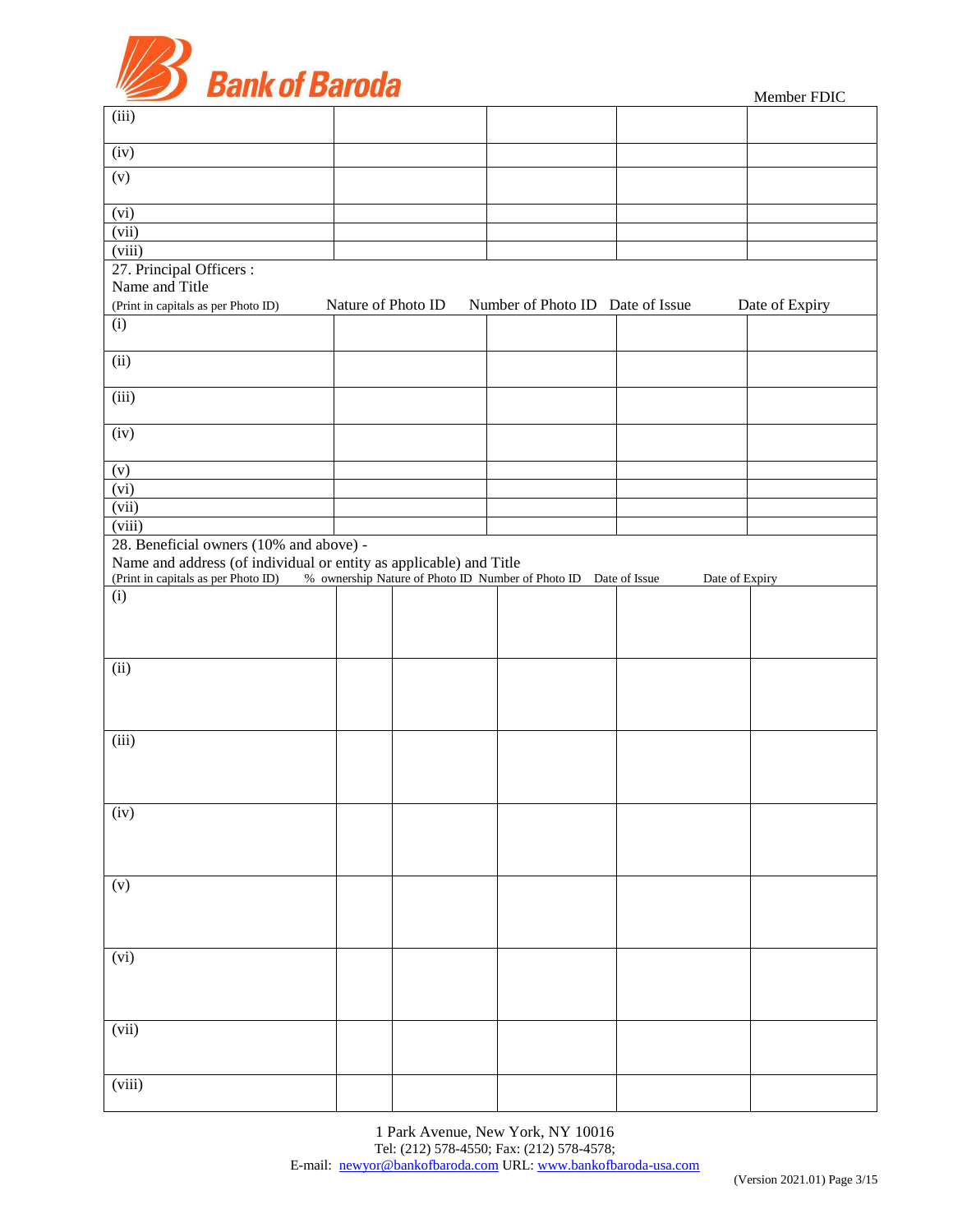



|                         | 29. Names of Directors $-$ (give full names)                                                                                                                                                                                                                                                                         |
|-------------------------|----------------------------------------------------------------------------------------------------------------------------------------------------------------------------------------------------------------------------------------------------------------------------------------------------------------------|
| 1                       |                                                                                                                                                                                                                                                                                                                      |
| $\overline{c}$          |                                                                                                                                                                                                                                                                                                                      |
| 3                       |                                                                                                                                                                                                                                                                                                                      |
| 4                       |                                                                                                                                                                                                                                                                                                                      |
| 5                       |                                                                                                                                                                                                                                                                                                                      |
| 6                       |                                                                                                                                                                                                                                                                                                                      |
| 7                       |                                                                                                                                                                                                                                                                                                                      |
| 8                       |                                                                                                                                                                                                                                                                                                                      |
| 30.                     | Guarantor (applicable for loan/overdraft applicants)                                                                                                                                                                                                                                                                 |
| 1                       |                                                                                                                                                                                                                                                                                                                      |
| $\overline{c}$          |                                                                                                                                                                                                                                                                                                                      |
| $\mathfrak{Z}$          |                                                                                                                                                                                                                                                                                                                      |
| $\overline{\mathbf{4}}$ |                                                                                                                                                                                                                                                                                                                      |
| 5                       |                                                                                                                                                                                                                                                                                                                      |
| $\overline{6}$          |                                                                                                                                                                                                                                                                                                                      |
|                         | 1. We undertake to                                                                                                                                                                                                                                                                                                   |
| $\mathbf{i}$            | abide by terms and conditions governing accounts in the U.S. as well as terms and conditions contained in Bank of Baroda customer manual,<br>receipt of which is acknowledged                                                                                                                                        |
| (ii)                    | inform you of any changes in mode of operations, names of authorized signatories, principal officers, beneficial owners, directors, guarantors,                                                                                                                                                                      |
|                         | contact persons etc and submit new specimen signature card, corporate resolution, revised certificate of officers, and valid photo ID of the new<br>authorized signatory.                                                                                                                                            |
|                         | (iii) inform you of any changes in constitution, address of company or any information relevant to account with necessary proof.                                                                                                                                                                                     |
|                         | (iv) Inform you whether the customer or any individual associated with the customer is a domestic or foreign PEP or a close relative of the                                                                                                                                                                          |
|                         | domestic or foreign PEP.<br>2. We understand that Bank of Baroda will not act upon instructions for fund transfer unless we execute a fund transfer agreement and attach check to                                                                                                                                    |
|                         | the instruction letter or give instructions to debit account                                                                                                                                                                                                                                                         |
|                         | 3. We understand that on no occasion our account will be permitted by the Bank to go into overdraft unless limits for overdraft are approved<br>subject to availability of drawing power                                                                                                                             |
|                         | 4. We authorize Bank of Baroda to obtain information regarding our identity, credit history and other banking history from one or more reporting                                                                                                                                                                     |
|                         | agency / other banking institutions or any other source, if necessary. We understand that if information in the credit report results in decision                                                                                                                                                                    |
|                         | to either disallow my / our signing authority on the account or disallow opening the account, Bank of Baroda will communicate these facts to<br>owners / signers of this (proposed) account                                                                                                                          |
|                         | 2. Depositor's Contract                                                                                                                                                                                                                                                                                              |
|                         | The Bank of Baroda (hereinafter called the "Bank") is authorized to recognize signatures appearing on this form and on the specimen signature card in                                                                                                                                                                |
|                         | payment of funds or the transaction of any business for this account. It is agreed that all transactions between the bank and the signers hereof (the<br>"depositor") shall be governed by this contract and with respect to any matter not otherwise covered hereby, by the provisions for Bank Collections of      |
|                         | the New York Uniform Commercial Code.                                                                                                                                                                                                                                                                                |
|                         | Items received for deposit or collection, are accepted on the following terms and conditions. The bank acts only as depositor's collecting agent and                                                                                                                                                                 |
|                         | assumes no responsibility beyond its exercise of ordinary care. All items are credited subject to final payment and to receipt of proceeds of final<br>payment in cash or solvent credits by this bank at its own office. The bank may forward items to correspondents and shall not be liable except for its        |
|                         | own negligence. The bank may waive demand, notice and protest on any items received for deposit or collection. Items and their proceeds may be                                                                                                                                                                       |
|                         | handled by any Federal Reserve Bank in accordance with applicable Federal Reserve rules, and by the bank or any correspondent, in accordance with                                                                                                                                                                    |
|                         | any common banking usage, with any practice or procedure that a Federal Reserve Bank may use or permit another bank to use, or with any other<br>lawful means. The bank may charge back, at any time, prior to midnight on its business day next following the day of receipt, any item drawn on itself              |
|                         | which is ascertained to be drawn against insufficient funds or otherwise, not good or payable. Items drawn on any other office of this bank will be                                                                                                                                                                  |
|                         | regarded and handled for collection as items drawn on another bank. As items received after the bank's regular afternoon closing hours shall be<br>deemed received on the next business day.                                                                                                                         |
|                         | Bank will not pay checks which are presented prior to the clearance of deposits, unless there is a sufficient balance to the depositor's credit in addition                                                                                                                                                          |
|                         | to such deposits at the opening of business day of such presentment. Deposits are not posted to accounts until after regular banking hours on the day                                                                                                                                                                |
|                         | they are received by the bank. The bank will in no way be responsible or liable for certification or payment through error, inadvertence, negligence or<br>carelessness of post dated items.                                                                                                                         |
|                         | The depositor will draw all checks on this account only on the office of the bank at which the account is open and the bank shall not be liable for                                                                                                                                                                  |
|                         | failure to pay any checks not designated as drawn on such office.                                                                                                                                                                                                                                                    |
|                         | The bank is authorized to mail statements to the last address known to the bank.<br>The bank is authorized to charge this account a service charge in accordance with its rules, and should this account become dormant to make a monthly                                                                            |
|                         | charge for maintenance. The referenced service charges for dormant accounts do not apply to Certificate of Deposit ("CD") accounts.                                                                                                                                                                                  |
|                         | If the bank is requested to stop payment on an item or items, depositor agrees to hold the bank harmless for all expenses and costs incurred by the bank<br>on account of refusing payment of said item and further agrees not to hold the bank liable on account of payment contrary to this request if same occurs |
|                         | through inadvertence, oversight, negligence or accident, or if by reason of such payment other items drawn by the depositor are returned for                                                                                                                                                                         |
|                         | insufficient fund. Written request for stop payment shall be effective for six months but renewals may be made from time to time. No stop payment                                                                                                                                                                    |
|                         | renewal or revocation shall be valid unless made in writing and served upon the bank.<br>The provisions of the uniform commercial code of the State of New York, local clearing House Rules and General Banking usage prevailing in the                                                                              |
|                         | New York City shall be deemed to apply with respect to the obligations of the bank in connection with all items, whether or not negotiable, received by                                                                                                                                                              |
|                         | 1 Park Avenue, New York, NY 10016                                                                                                                                                                                                                                                                                    |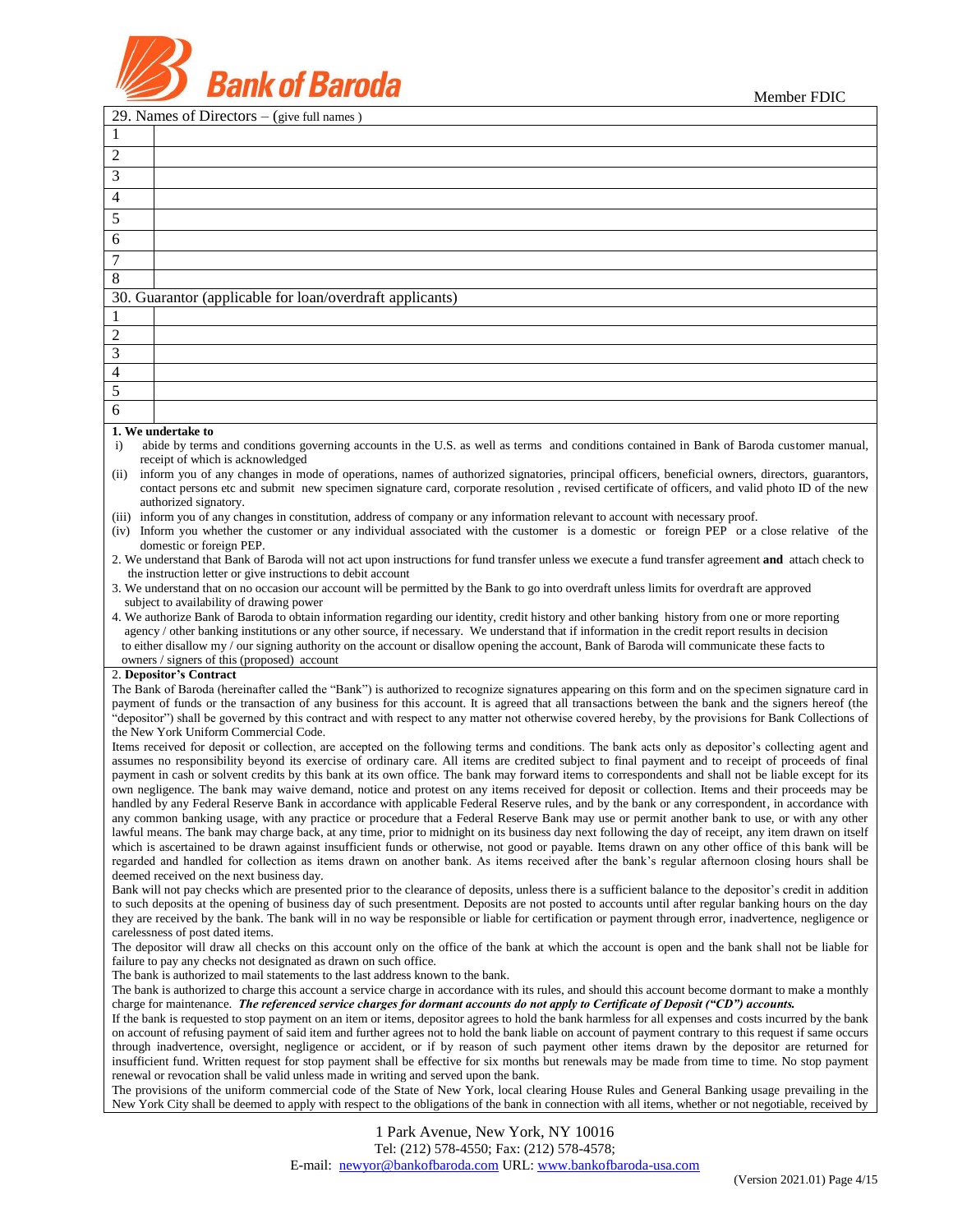**Pank of Baroda** 

the bank of my / our account and all items received shall, in the absence of express agreement to the contrary, be deemed to have been received for collection only.

The bank is authorized to act upon any instructions / messages / applications or letters etc. sent to you by Facsimile (Fax) or tele copier for transfer of funds/ documents/ or any other transactions. The bank shall be kept harmless and to fully indemnify from and against all losses, claims, costs or damages, which may sustain or incur against the bank by reason of acting upon fax or tele copier or authorized signature is fraudulent or forged.

|       | 3. We acknowledge receipt of the following notices – check applicable |  |
|-------|-----------------------------------------------------------------------|--|
| (i)   | <b>Initial Privacy Notice</b>                                         |  |
| (ii)  | <b>Annual Privacy Notice</b>                                          |  |
| (iii) | Opt Out form                                                          |  |
| (iv)  | Truth in Savings – (Time Deposit) Annexure III                        |  |
| (v)   | Format for computer generated auto renewal notice -Annexure IV a      |  |
| (vi)  | Availability of Funds – Reg CC notice                                 |  |
| (vii) | Internet Gambling – Reg GG notice                                     |  |

#### **4. FUND TRANSFER AGREEMENT**

In this agreement the words "Bank of Baroda", "BOB", "Bank" refers to Bank of Baroda, New York. The words "I", "We", "us" or "my" refer to the customer (or business) signing below.

- o With this authority we agree to provide BOB with such documents as it may request, evidencing that the person(s) signing this document are authorized to effect fund transfers.
- We request you and authorize you to act upon any instructions /messages /applications or letters etc. sent to you by Facsimile (fax)/email or telecopier for transfer of funds / documents/ or any other transactions. We understand the risks associated with transmitting instructions via telephone, letter, wire, email or by facsimile and acknowledge that BOB may follow a security procedure for our protection and Bank's to verify that the fund transfer has been properly authorized. We hereby agree that upon receipt of the facsimile, Bank of Baroda, as a security procedure, may call back and telephonically confirm with any of the authorized signatories, the authenticity of communication and on receiving such confirmation shall be able to conclusively rely on it for the authenticity of the communication. In consideration of BOB's acting upon our faxed letters/ messages/instructions /applications etc in lieu of original, we hereby further agree and undertake to hold you harmless and to fully indemnify you from and against all losses, claims costs or damages, which you may sustain or incur by reasons of your acting upon our fax or in case the telefax or authorized signature is fraudulent or forged
- o We further agree and undertake to submit a written confirmation of the fax message immediately after faxing the same to you and in the event the original is not received by you, or not sent by us/ misplaced /lost in transit, we hereby agree to your considering the fax message as equivalent to the original letter /message. In the event there is any discrepancy or variance between the faxed message and the original written communication, we agree to hold you harmless and indemnify you for relying on the faxed message and the signature appearing on the message.
- o We further agree and undertake to pay you and make good any loss or damage or expense you may put to or incur in reliance on the faxed instructions, messages, applications or letter etc., immediately upon your making a demand and hereby waive any defense or counterclaim based on your relying on faxed message/ letter /instruction/application and or the signatures appearing on them.
- We agree that BOB will rely upon information we have provided in effecting funds transfer and we agree that any errors in that information, including misidentification of beneficiary (ies), incorrect or inconsistent account names and account numbers and misspellings are our responsibility. We will promptly furnish BOB, in addition to the information provided by me/us in this agreement or any addendum thereon. We understand that we must select a financial institution ("beneficiary bank") to receive it. For fund transfers within United States, the beneficiary bank must be a member of the Federal Reserve System or correspondent bank of such a member. We will furnish the beneficiary bank and the account number of the beneficiary party. BOB based on our instructions may instruct the beneficiary bank to credit an account or hold funds for the beneficiary. The beneficiary bank will be responsible for following the instructions and notifying the beneficiary when the funds become available. By providing the account number to credit, we understand that the beneficiary bank may credit an account solely on the basis of account number provided and that the payment will be final even if the number we provide does not correspond to the beneficiary we have identified. Any loss resulting from an incorrect account number provided to the Bank is our responsibility and not that of BOB. After the funds are transferred to the beneficiary bank they become the property of the beneficiary bank. It will be its responsibility for locating, identifying and making payment to the beneficiary mentioned by me/us. We understand and agree that BOB is not responsible for any of these actions. Because BOB does not maintain banking relations with every bank, it may be necessary to use one or more intermediary banks before the funds are transferred to the beneficiary bank. After BOB transmits the funds to the intermediary bank, we agree that it will be that bank's responsibility to ensure that the funds transfer is completed. We agree that the Bank agrees to send at our expense and risk a message directing payment in foreign funds in the amount and manner indicated. The Bank does not warrant that the transfer of funds will reach the payee
- o We agree that BOB may make use of any branch, or correspondent, agent or sub-agent and shall not be under any liability for any errors, negligence, suspension or default of any of them or for any failure to identify the payee or any mis-payment by any of them nor shall the Bank be under any liability for any errors, mutilations, delays, mis-delivery or failure of delivery in the transmission of any message in connection with fund transfer transactions whether or not in code or whether by mail, postal service, telegraph, cable, wireless, radio or otherwise, or for any suspension of any such means of transmission or for any imposition of any censorship, exchange control or other restriction, all such risks being borne by us.
- o We also understand that the intermediary and /or beneficiary bank may deduct charges for processing our funds transfer and BOB is not responsible for this fee. We agree that this fee may be deducted by the intermediary and / or beneficiary bank from the amount to be credited to the beneficiary of our funds transfer.
- We understand and agree that funds transfer to beneficiaries (recipients) in the U.S. is made only in U.S. dollars. For fund transfers to other countries in currencies other than U.S. dollars, BOB will convert U.S. dollar payment to the currency of destination country as applied for at BOB's foreign exchange rate current at the time of transfer. The foreign exchange rate may include a commission for BOB for exchanging the foreign currency. We understand that even when we place a request for funds transfer in U.S. dollars to a beneficiary, the laws of the country may necessitate payments being made only in local currency and that BOB cannot guarantee U.S. Dollars payment. In such event, beneficiary bank may incur expenses like currency conversion and other charges. Hence we understand and agree that the actual amount that the beneficiary receives may be a reduced amount sent from BOB.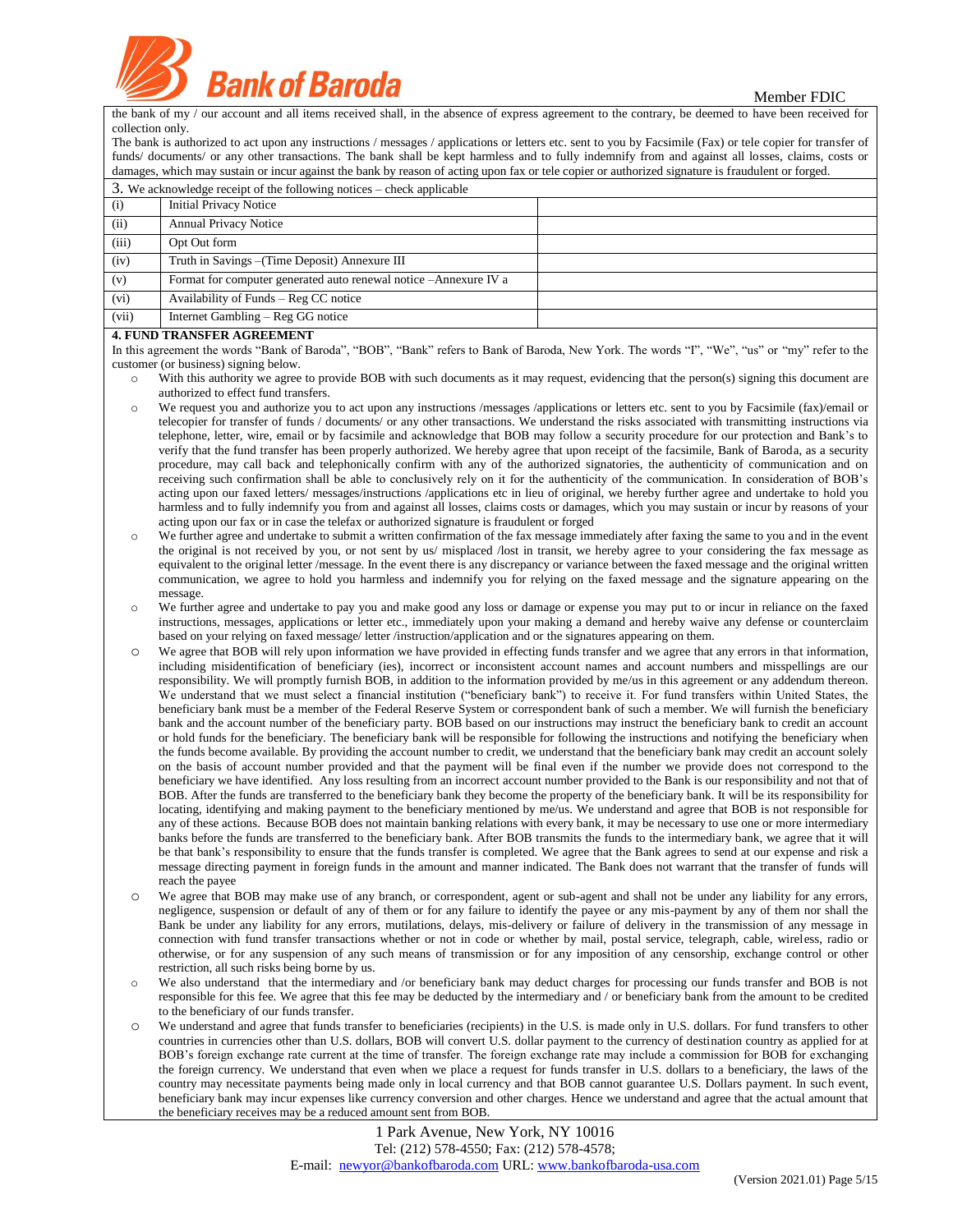

|                    | Dalin VI Daluud                                                                                                                          |                                                                                                                                                                                                                         | Member FDIC                                                                                                                                                                                                                                                                                  |  |  |  |  |  |  |  |  |
|--------------------|------------------------------------------------------------------------------------------------------------------------------------------|-------------------------------------------------------------------------------------------------------------------------------------------------------------------------------------------------------------------------|----------------------------------------------------------------------------------------------------------------------------------------------------------------------------------------------------------------------------------------------------------------------------------------------|--|--|--|--|--|--|--|--|
| $\circ$            |                                                                                                                                          |                                                                                                                                                                                                                         | We agree and understand that if our funds transfer request is received by BOB after business hours (cut off hour of 14.00 hours EST with time                                                                                                                                                |  |  |  |  |  |  |  |  |
|                    |                                                                                                                                          | for telephone call back included), our request may not be processed until the next business day.<br>We understand and agree that BOB reserves the right to reject any request made by me for fund transfers when:       |                                                                                                                                                                                                                                                                                              |  |  |  |  |  |  |  |  |
| $\circ$            | (i)                                                                                                                                      | we have insufficient funds in our account                                                                                                                                                                               |                                                                                                                                                                                                                                                                                              |  |  |  |  |  |  |  |  |
|                    | (ii)                                                                                                                                     | our instruction is received by BOB through a communication not approved by the bank                                                                                                                                     |                                                                                                                                                                                                                                                                                              |  |  |  |  |  |  |  |  |
|                    | (iii)                                                                                                                                    | our instruction is unclear or incomplete or unsatisfactory for any reason                                                                                                                                               |                                                                                                                                                                                                                                                                                              |  |  |  |  |  |  |  |  |
| $\circ$            |                                                                                                                                          | We agree that BOB is not responsible for any loss or damage arising from:                                                                                                                                               |                                                                                                                                                                                                                                                                                              |  |  |  |  |  |  |  |  |
|                    | (i)<br>(ii)                                                                                                                              | any act or failure to act on part of any person not within BOB's control                                                                                                                                                |                                                                                                                                                                                                                                                                                              |  |  |  |  |  |  |  |  |
|                    |                                                                                                                                          | telecommunication, electrical or mechanical failure or any other cause beyond control of BOB                                                                                                                            | any error, delay or failure in the transmission of any fund transfer request resulting from an act of GOD, fire, catastrophe,                                                                                                                                                                |  |  |  |  |  |  |  |  |
| $\circ$            |                                                                                                                                          |                                                                                                                                                                                                                         | We understand and agree that if we decide to cancel or change fund transfer request, we may do so only if BOB receives that request before it                                                                                                                                                |  |  |  |  |  |  |  |  |
|                    |                                                                                                                                          |                                                                                                                                                                                                                         | has sent the funds transfer and has reasonable time to act upon our instruction. In general after BOB has sent the fund transfer, we will not be                                                                                                                                             |  |  |  |  |  |  |  |  |
|                    |                                                                                                                                          |                                                                                                                                                                                                                         | able to change it unless beneficiary bank consents to such a request. BOB and or beneficiary bank may impose a charge for such cancellation                                                                                                                                                  |  |  |  |  |  |  |  |  |
|                    |                                                                                                                                          |                                                                                                                                                                                                                         | / modification and for currency conversion, if required. BOB will not be liable for any losses resulting from failure of a beneficiary bank to                                                                                                                                               |  |  |  |  |  |  |  |  |
| $\circ$            |                                                                                                                                          | cancel or change a fund transfer, nor shall we make any claim against BOB nor institute legal action against BOB for such failure.                                                                                      | We agree to assume full responsibility for and be bound by all fund transfer requests issued in our name(s), whether or not authorized,                                                                                                                                                      |  |  |  |  |  |  |  |  |
|                    |                                                                                                                                          |                                                                                                                                                                                                                         | provided the fund transfer request was executed by BOB In good faith and in accordance with the procedures as stated in this agreement.                                                                                                                                                      |  |  |  |  |  |  |  |  |
| $\circ$            |                                                                                                                                          |                                                                                                                                                                                                                         | We agree that within fourteen (14) days after we receive notification in our periodic account statement that a fund transfer request has been                                                                                                                                                |  |  |  |  |  |  |  |  |
|                    |                                                                                                                                          |                                                                                                                                                                                                                         | executed, we will notify BOB of any errors, delays or other problems related to the fund transfer. If the fund transfer request has been                                                                                                                                                     |  |  |  |  |  |  |  |  |
|                    |                                                                                                                                          |                                                                                                                                                                                                                         | erroneously executed as a result of BOB's error, BOB's liability will not exceed the difference between the amount of funds which were to be                                                                                                                                                 |  |  |  |  |  |  |  |  |
|                    |                                                                                                                                          |                                                                                                                                                                                                                         | transferred and the amount actually transferred. Should BOB's conduct result in delay in funds transfer, BOB's liability will not exceed an<br>amount equal to the interest, payable at Fed rate in effect on the date of funds transfer, in the amount of funds which were instructed to be |  |  |  |  |  |  |  |  |
|                    |                                                                                                                                          |                                                                                                                                                                                                                         | transferred or withdrawn for the period of delay. Under no circumstances shall BOB be responsible for consequential, incidental, special or                                                                                                                                                  |  |  |  |  |  |  |  |  |
|                    |                                                                                                                                          |                                                                                                                                                                                                                         | punitive damages or expenses in connection with my / our fund transfer. Any claim concerning the fund transfer must be filed in a court of                                                                                                                                                   |  |  |  |  |  |  |  |  |
|                    |                                                                                                                                          |                                                                                                                                                                                                                         | competent jurisdiction within one year from the date when we received notification that the fund transfer was executed or will be barred by                                                                                                                                                  |  |  |  |  |  |  |  |  |
|                    |                                                                                                                                          |                                                                                                                                                                                                                         | law. This paragraph does not apply to consumer electronic fund transfers to the extent that such transfers are governed by Electronic Funds                                                                                                                                                  |  |  |  |  |  |  |  |  |
| $\circ$            |                                                                                                                                          | Transfer Act and the rules and regulations promulgated there under.                                                                                                                                                     | Any notice given to me / us under this agreement shall be deemed given upon depositing in the official depository of the U.S. postal services,                                                                                                                                               |  |  |  |  |  |  |  |  |
|                    |                                                                                                                                          |                                                                                                                                                                                                                         | postage prepaid or by facsimile when sent to the respective mailing address or facsimile address provided by me / us to BOB. Any change in                                                                                                                                                   |  |  |  |  |  |  |  |  |
|                    | either address will be promptly advised by me / us to BOB.                                                                               |                                                                                                                                                                                                                         |                                                                                                                                                                                                                                                                                              |  |  |  |  |  |  |  |  |
| $\circ$            | BOB may amend the terms of this agreement by giving written notice to me / us. This agreement will also be terminated by either party by |                                                                                                                                                                                                                         |                                                                                                                                                                                                                                                                                              |  |  |  |  |  |  |  |  |
|                    |                                                                                                                                          | giving 10 days notice in writing, effective from date of receipt of such communication.                                                                                                                                 |                                                                                                                                                                                                                                                                                              |  |  |  |  |  |  |  |  |
| $\circ$<br>$\circ$ |                                                                                                                                          | If any portion of this agreement is found to be unenforceable, remaining portion shall remain in full force and effect.<br>This agreement will be governed by laws of New York State and/or federal law, if applicable. |                                                                                                                                                                                                                                                                                              |  |  |  |  |  |  |  |  |
| $\circ$            |                                                                                                                                          |                                                                                                                                                                                                                         | In consideration of BOB consenting to act upon funds transfer request in the manner provided in this agreement, $I /$ we agree to indemnify                                                                                                                                                  |  |  |  |  |  |  |  |  |
|                    |                                                                                                                                          |                                                                                                                                                                                                                         | and hold BOB harmless from and against any and all claims, suits, judgment, executions, liabilities, losses, damages, costs and expenses -                                                                                                                                                   |  |  |  |  |  |  |  |  |
|                    |                                                                                                                                          |                                                                                                                                                                                                                         | including my / our attorney's fees in connection with fund transfers made pursuant to this agreement whether brought by me / us or by my /                                                                                                                                                   |  |  |  |  |  |  |  |  |
|                    | our representative or third party.                                                                                                       |                                                                                                                                                                                                                         |                                                                                                                                                                                                                                                                                              |  |  |  |  |  |  |  |  |
| $\circ$            |                                                                                                                                          | account opening request or may maintain in the future with the bank.                                                                                                                                                    | Authorized accounts for the purpose this agreement will mean any or all accounts that I / we maintain, intend to maintain through this                                                                                                                                                       |  |  |  |  |  |  |  |  |
| $\circ$            |                                                                                                                                          |                                                                                                                                                                                                                         | Individuals authorized to sign per specimen signature card are authorized to request fund transfer and receive callbacks from BOB to verify                                                                                                                                                  |  |  |  |  |  |  |  |  |
|                    |                                                                                                                                          |                                                                                                                                                                                                                         | fund transfers requests. Individuals mentioned as Contact persons are authorized to receive telephone calls from BOB to verify fund transfer                                                                                                                                                 |  |  |  |  |  |  |  |  |
|                    | requests.                                                                                                                                |                                                                                                                                                                                                                         |                                                                                                                                                                                                                                                                                              |  |  |  |  |  |  |  |  |
| $\circ$            |                                                                                                                                          |                                                                                                                                                                                                                         | The undersigned officer(s), partner(s) or principal of the business has / have read and agrees to the terms and conditions stated in this funds                                                                                                                                              |  |  |  |  |  |  |  |  |
|                    | respect to each bank account maintained by the business.                                                                                 |                                                                                                                                                                                                                         | transfer agreement. The undersigned further represents that I/we have the full power and authority to execute and deliver agreements with                                                                                                                                                    |  |  |  |  |  |  |  |  |
|                    | $\Box$ I/We execute this agreement                                                                                                       |                                                                                                                                                                                                                         | $\Box$ I / We DO NOT execute this agreement                                                                                                                                                                                                                                                  |  |  |  |  |  |  |  |  |
|                    |                                                                                                                                          |                                                                                                                                                                                                                         |                                                                                                                                                                                                                                                                                              |  |  |  |  |  |  |  |  |
|                    | <b>Signature of Authorised signatories</b>                                                                                               |                                                                                                                                                                                                                         |                                                                                                                                                                                                                                                                                              |  |  |  |  |  |  |  |  |
| (i)                |                                                                                                                                          | (ii)                                                                                                                                                                                                                    | (iii)                                                                                                                                                                                                                                                                                        |  |  |  |  |  |  |  |  |
|                    |                                                                                                                                          |                                                                                                                                                                                                                         |                                                                                                                                                                                                                                                                                              |  |  |  |  |  |  |  |  |
|                    |                                                                                                                                          |                                                                                                                                                                                                                         |                                                                                                                                                                                                                                                                                              |  |  |  |  |  |  |  |  |
| Name:              |                                                                                                                                          |                                                                                                                                                                                                                         |                                                                                                                                                                                                                                                                                              |  |  |  |  |  |  |  |  |
|                    |                                                                                                                                          |                                                                                                                                                                                                                         |                                                                                                                                                                                                                                                                                              |  |  |  |  |  |  |  |  |
| Title:             |                                                                                                                                          |                                                                                                                                                                                                                         |                                                                                                                                                                                                                                                                                              |  |  |  |  |  |  |  |  |
| Date:              |                                                                                                                                          |                                                                                                                                                                                                                         |                                                                                                                                                                                                                                                                                              |  |  |  |  |  |  |  |  |
|                    | Company seal                                                                                                                             |                                                                                                                                                                                                                         |                                                                                                                                                                                                                                                                                              |  |  |  |  |  |  |  |  |
|                    |                                                                                                                                          |                                                                                                                                                                                                                         |                                                                                                                                                                                                                                                                                              |  |  |  |  |  |  |  |  |
|                    |                                                                                                                                          |                                                                                                                                                                                                                         |                                                                                                                                                                                                                                                                                              |  |  |  |  |  |  |  |  |
|                    |                                                                                                                                          |                                                                                                                                                                                                                         |                                                                                                                                                                                                                                                                                              |  |  |  |  |  |  |  |  |

# **NOTARY VERIFICATION / VERIFICATION BY EXISTING BANKER**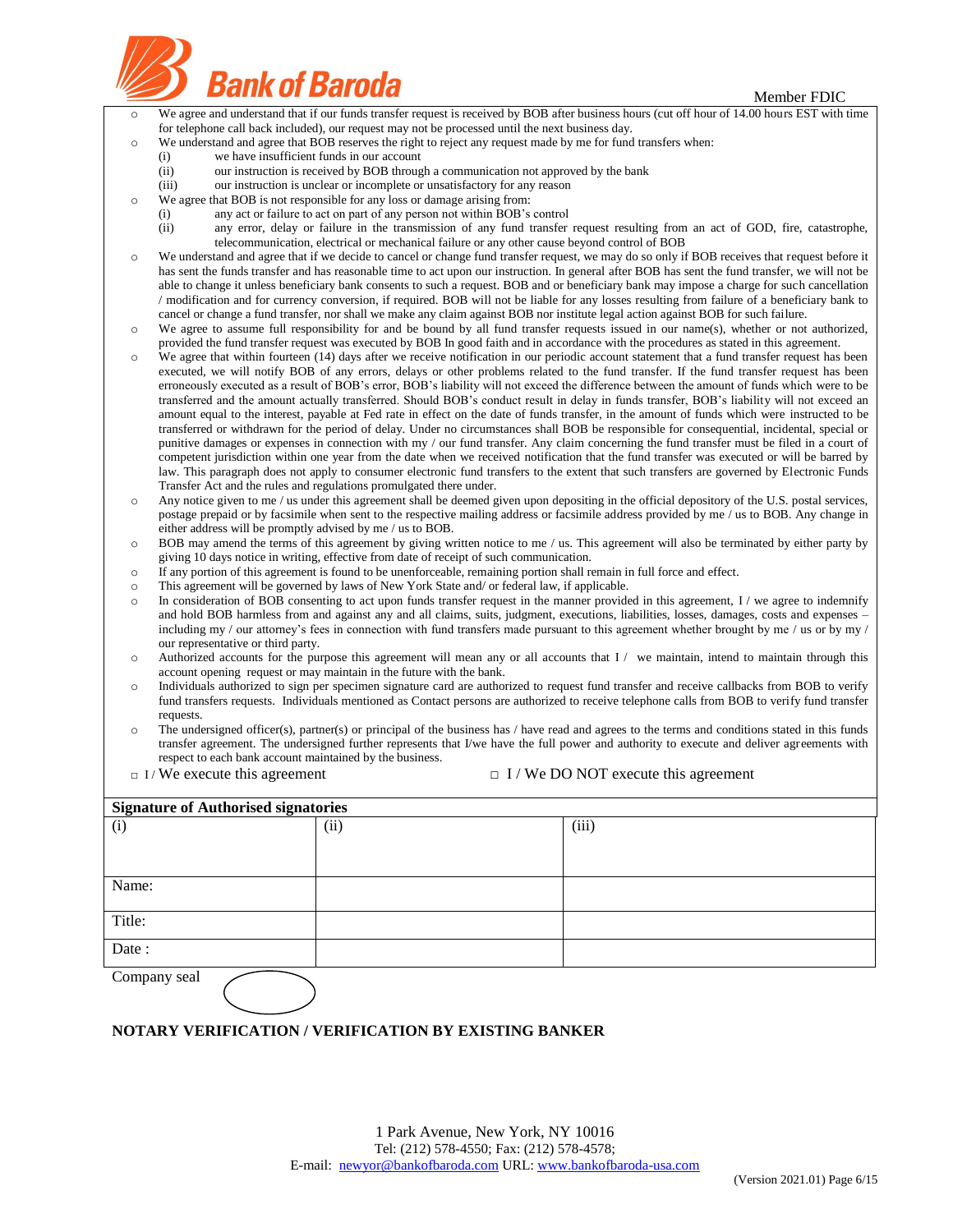

Member FDIC

**SPECIMEN SIGNATURE CARD OF AUTHORISED SIGNATORIES**

| Title of Company |  |  |  |  |  |  |  |  |  |  |  |  |  |
|------------------|--|--|--|--|--|--|--|--|--|--|--|--|--|
| Account number   |  |  |  |  |  |  |  |  |  |  |  |  |  |
| Account number   |  |  |  |  |  |  |  |  |  |  |  |  |  |

By the delivery of this card signed by the undersigned officers and the receipt thereof by the Bank of Baroda, it is mutually agreed between the above named Corporation and the Bank that the provisions of the Uniform Commercial Code of the State of New York, local clearing house rules and general banking usage prevailing in New York City shall be deemed to apply with respect to the obligations of the Bank in connection with all items, whether or not negotiable, received by the Bank for the account of the said Corporation, and all items so received shall, in the absence of express agreement to the contrary, be deemed to have been received for collection only.

| <b>PARTICULARS</b>                                      | $1ST$ authorized signatory |  |  |  |  |  |  | 2 <sup>nd</sup> authorized signatory |  |  |  |  |  |  |  | 3 <sup>rd</sup> authorized signatory |  |  |  |  |  |  |  |
|---------------------------------------------------------|----------------------------|--|--|--|--|--|--|--------------------------------------|--|--|--|--|--|--|--|--------------------------------------|--|--|--|--|--|--|--|
| Name                                                    |                            |  |  |  |  |  |  |                                      |  |  |  |  |  |  |  |                                      |  |  |  |  |  |  |  |
| Title                                                   |                            |  |  |  |  |  |  |                                      |  |  |  |  |  |  |  |                                      |  |  |  |  |  |  |  |
| Driver License / passport<br>number(attach photocopies) |                            |  |  |  |  |  |  |                                      |  |  |  |  |  |  |  |                                      |  |  |  |  |  |  |  |
| Issuing authority                                       |                            |  |  |  |  |  |  |                                      |  |  |  |  |  |  |  |                                      |  |  |  |  |  |  |  |
| Issue date<br>(mm/dd/yyyy)                              |                            |  |  |  |  |  |  |                                      |  |  |  |  |  |  |  |                                      |  |  |  |  |  |  |  |
| <b>Expiration</b> date<br>(mm/dd/yyyy)                  |                            |  |  |  |  |  |  |                                      |  |  |  |  |  |  |  |                                      |  |  |  |  |  |  |  |
| Office phone number                                     |                            |  |  |  |  |  |  |                                      |  |  |  |  |  |  |  |                                      |  |  |  |  |  |  |  |
| Mobile phone number                                     |                            |  |  |  |  |  |  |                                      |  |  |  |  |  |  |  |                                      |  |  |  |  |  |  |  |
| Residence phone number                                  |                            |  |  |  |  |  |  |                                      |  |  |  |  |  |  |  |                                      |  |  |  |  |  |  |  |
| Home address                                            |                            |  |  |  |  |  |  |                                      |  |  |  |  |  |  |  |                                      |  |  |  |  |  |  |  |
| If U.S. Resident - SSN                                  |                            |  |  |  |  |  |  |                                      |  |  |  |  |  |  |  |                                      |  |  |  |  |  |  |  |
| Date of Birth<br>(mm/dd/yyyy)                           |                            |  |  |  |  |  |  |                                      |  |  |  |  |  |  |  |                                      |  |  |  |  |  |  |  |
| Are you owner of entity                                 |                            |  |  |  |  |  |  |                                      |  |  |  |  |  |  |  |                                      |  |  |  |  |  |  |  |
| If yes, percentage of<br>ownership                      |                            |  |  |  |  |  |  |                                      |  |  |  |  |  |  |  |                                      |  |  |  |  |  |  |  |
| With the entity since<br>(mm/dd/yyyy)                   |                            |  |  |  |  |  |  |                                      |  |  |  |  |  |  |  |                                      |  |  |  |  |  |  |  |
| Extent of financial powers for<br>signing *             |                            |  |  |  |  |  |  |                                      |  |  |  |  |  |  |  |                                      |  |  |  |  |  |  |  |
| Signature                                               |                            |  |  |  |  |  |  |                                      |  |  |  |  |  |  |  |                                      |  |  |  |  |  |  |  |
| Date                                                    |                            |  |  |  |  |  |  |                                      |  |  |  |  |  |  |  |                                      |  |  |  |  |  |  |  |
| Place                                                   |                            |  |  |  |  |  |  |                                      |  |  |  |  |  |  |  |                                      |  |  |  |  |  |  |  |

This signature card is page \_\_\_\_\_\_\_ of pages

\*"full", full jointly with \_\_\_\_, upto \$ \_\_\_\_\_\_ singly, upto \$ \_\_\_ jointly with \_\_\_\_\_\_etc.

# **IMPORTANT INFORMATION ABOUT PROCEDURES FOR OPENING A NEW ACCOUNT**

To help the government fight the funding of terrorism and money laundering activities, Federal law requires all financial institutions to obtain, verify, and record information that identifies each person who opens an account.

# **What this means for you:**

When you open an account, we will ask for your name, address, date of birth, and other information that will identify you. We may also ask to see your driver license or other identifying documents.

**Please note that in case requested follow-up information required for compliance with regulations pertaining to 'Customer Identification Program' and 'Know Your Customer' is not forthcoming** *within 30 days after account opening or otherwise upon request by the branch***, any relationship already established, will be terminated.** 

Please submit advance copies of all documents by e mail/fax/courier for review prior to opening account. Duly completed documents may be mailed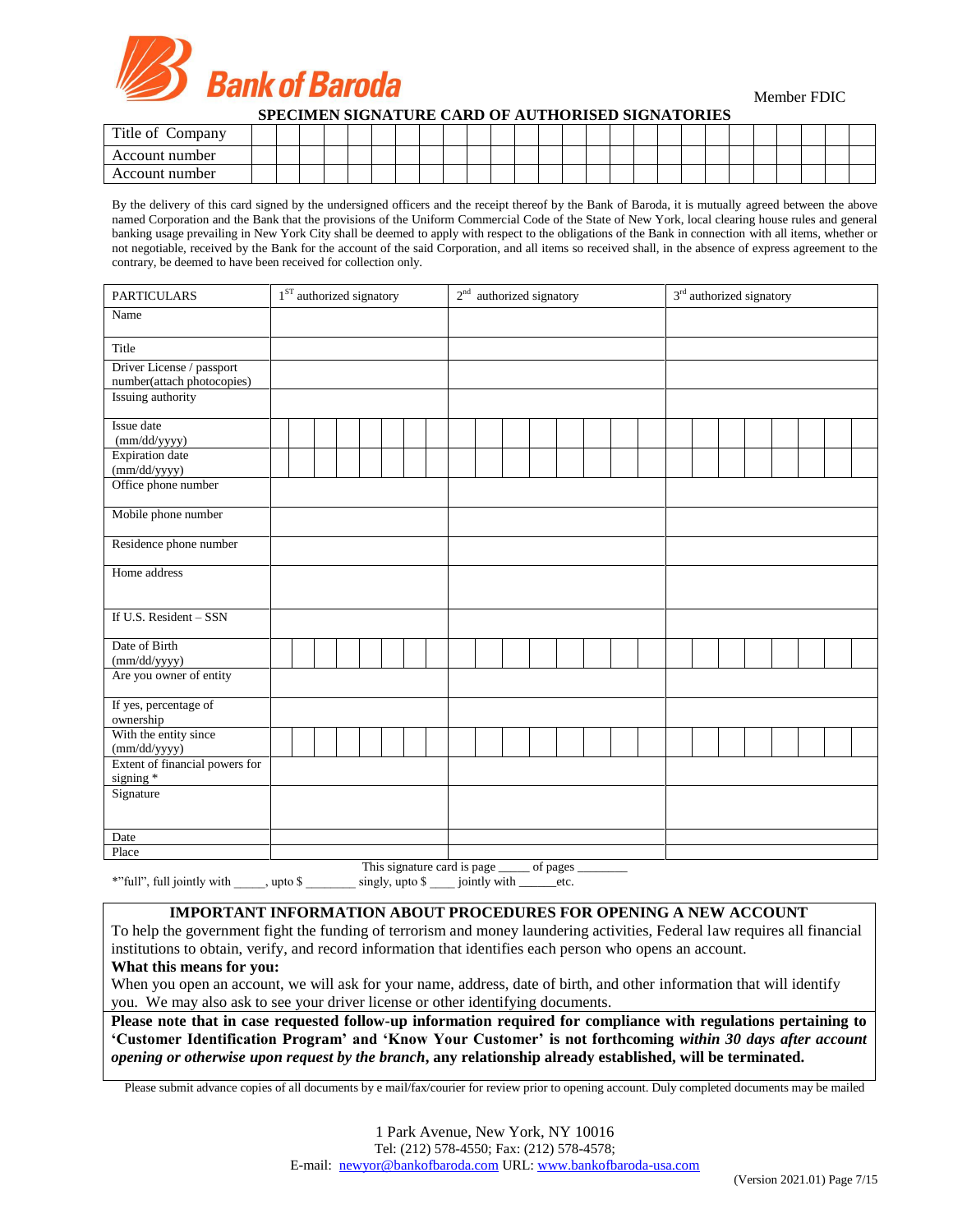

**DRAFT CORPORATE RESOLUTION (Board resolution must be as per draft format or substantially similar to it) approved by Board of Directors of the company authorizing the opening of account and stating the names of official(s) who can do so and naming the official(s) who can operate the account and the extent of powers vested in these officials and their legal status.**

The undersigned, Secretary of \_\_\_\_\_\_\_\_\_\_\_\_\_\_\_\_\_\_\_\_\_\_\_\_ ,a Corporation duly organized and existing under the laws of \_\_\_\_\_\_\_\_\_\_\_\_\_\_\_\_\_\_\_\_\_\_

| having its principal place of business in                                                                                                               | , HEREBY CERTIFY that the following is a true copy of a certain resolution |  |
|---------------------------------------------------------------------------------------------------------------------------------------------------------|----------------------------------------------------------------------------|--|
| duly adopted by the Board of Directors of the said Corporation in accordance with the Certificate of Incorporation and the Bye-Laws at, and recorded in |                                                                            |  |
| the minutes of, a meeting of the said Board duly held on                                                                                                | and not subsequently rescinded or modified:                                |  |

#### **RESOLVED**

1. That an account be opened with the Bank of Baroda, New York Branch (hereinafter called the "Bank") for receipt by it from time to time of money and/or other property of this Corporation, and that the Bank, is hereby authorized and directed to pay drafts and other orders for the payment of money, and to accept any instructions with respect to money and/or other property so received by it from the following officials:

| Name | Designation | Mode of operation (singly, jointly, Extent of Financial powers |  |
|------|-------------|----------------------------------------------------------------|--|
|      |             | any two etc.)                                                  |  |
|      |             |                                                                |  |
|      |             |                                                                |  |
|      |             |                                                                |  |

2. That the above officials and their successors in office, and any other person hereafter authorized to sign on behalf of this company, are here by authorized to sign checks, drafts, notes, acceptances and other instruments and orders for the payment of withdrawal of moneys, credits, items and property at any time held by the Bank for account of this company and the Bank is hereby authorized to honor any or all thereof and other instruments and orders authorized to be paid by the Bank, including such as may bring overdraft and such as may be payable to or for benefit of any signer thereof or other officer or employee individually without enquiry as to the circumstances of the issue or the disposition of the proceeds thereof and without limit as to amount.

3. That the above officials is/are hereby authorized for and on behalf of this corporation to transact any and all business with or through said Bank, at any time(s) as may be deemed by the said Officer(s) and/or their successor in office transacting the same to be advisable including, without limiting the generality of the foregoing authority to, discount and/or negotiate notes, drafts or other commercial paper, apply for letter or other forms of credit; borrow money, with or without security; guarantee any indebtedness or other obligations of third parties; pledge or otherwise hypothecate any property of the corporation; purchase, exchange, sell otherwise deal in or with any stocks, bonds or other securities; and in reference to any of the business or transactions herein before referred to, make enter into, execute and deliver to said Bank such negotiable or non negotiable instruments, indemnity, guarantee or other agreements, obligations, assignments, endorsements, hypothecations, pledges, receipts and/or other transactions heretofore had on behalf of this corporation with said Bank being hereby ratified, confirmed and approved; also, that said Bank may rely upon the authority conferred by this entire resolution until the receipt by it of a certified copy of a resolution of this Board revoking or modifying the same.

4. That the officers of the Company or any one or more of them singly / **or jointly** are hereby authorized to act for this Company in all other matters and transactions relating to any form of its business with the Bank.

5. That the Bank is hereby authorized to accept for deposit for the account of this company for credit or for collection or otherwise any or all checks, drafts , notes and other instruments of every kind endorsed by any person or hand stamp impression in the name of the Company or without endorsement.

6. That each of the above resolutions and the authority thereby conferred shall remain in full force and in effect until written notice of revocation or modification is received by the Bank and that the Secretary or Assistant Secretary or any other officer of this Company is hereby authorized and directed to certify under the seal of this Company or not, but with like effect in the later case, to the Bank the foregoing resolutions, the names of the officers and other representatives of this Company, any changes from time to time in the said officers and representatives and specimens of their respective signatures, and that Bank may conclusively assume that persons at any time certified to be officers of other representatives of this Company continue as such until receipt by the Bank of written notice to the contrary.

IN WITNESS WHEREOF, we have hereunto subscribed our hand as Secretary or other authorized official and affixed the seal of the said Company this  $_\text{day of}$   $\qquad \qquad 20$   $\qquad \qquad$  at  $\qquad \qquad$  (place)

| Secretary or other authorized Official                                                       | Signature |
|----------------------------------------------------------------------------------------------|-----------|
|                                                                                              |           |
| This certificate is to be attested by a second authorized officer or director of the company | Signature |
| CORPORATE SEAL                                                                               |           |
|                                                                                              |           |
|                                                                                              |           |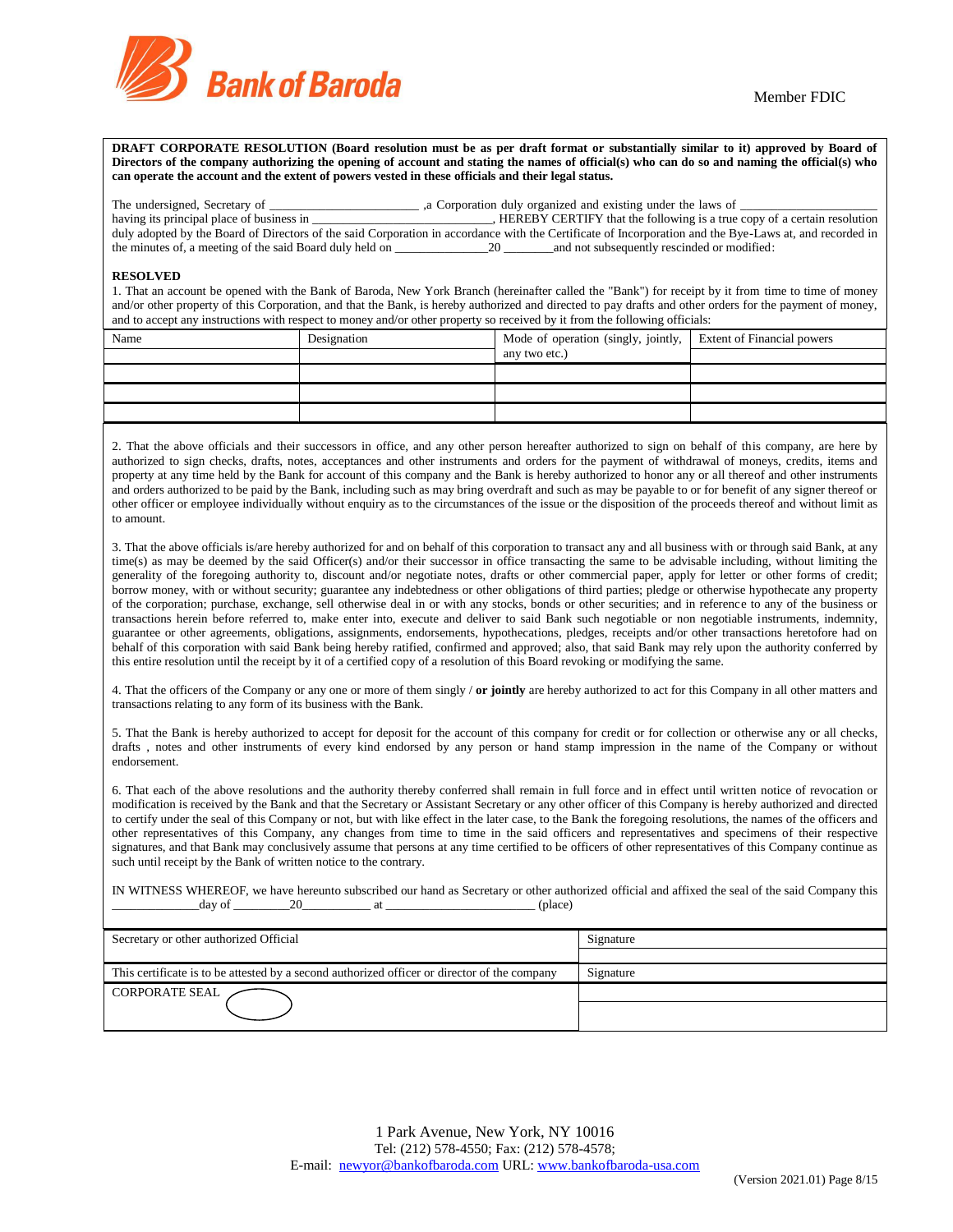| <b>Bank of Baroda</b> |
|-----------------------|
|                       |

|  | Member FDIC |
|--|-------------|
|--|-------------|

|                  | the | <b>DRAFT CERTIFICATION OF OFFICERS</b><br>undersigned,                                                                                                                                                                                                                    | DO. | <b>HEREBY</b> | CERTIFY | to | Bank | of Baroda, | New | York that | the | present | Officers | - of |
|------------------|-----|---------------------------------------------------------------------------------------------------------------------------------------------------------------------------------------------------------------------------------------------------------------------------|-----|---------------|---------|----|------|------------|-----|-----------|-----|---------|----------|------|
|                  |     |                                                                                                                                                                                                                                                                           |     |               |         |    |      |            |     |           |     |         |          | duly |
|                  |     | elected to hold office until their respective successors are chosen, and empowered to act for and on behalf of this Corporation in any of its business with<br>the said Bank within the authority prescribed in the resolutions heretofore certified to the said Bank are |     |               |         |    |      |            |     |           |     |         |          |      |
|                  |     | <b>NAME &amp; TITLE &amp; Powers vested</b>                                                                                                                                                                                                                               |     |               |         |    |      |            |     |           |     |         |          |      |
|                  |     |                                                                                                                                                                                                                                                                           |     |               |         |    |      |            |     |           |     |         |          |      |
|                  |     |                                                                                                                                                                                                                                                                           |     |               |         |    |      |            |     |           |     |         |          |      |
|                  |     |                                                                                                                                                                                                                                                                           |     |               |         |    |      |            |     |           |     |         |          |      |
|                  |     | In witness whereof, I have hereunto set my hand as Secretary and affixed the Corporate Seal this day of day of                                                                                                                                                            |     |               |         |    |      |            |     |           |     |         | 20       |      |
| <b>SEAL</b>      |     |                                                                                                                                                                                                                                                                           |     |               |         |    |      |            |     |           |     |         |          |      |
| <b>SECRETARY</b> |     |                                                                                                                                                                                                                                                                           |     |               |         |    |      |            |     |           |     |         |          |      |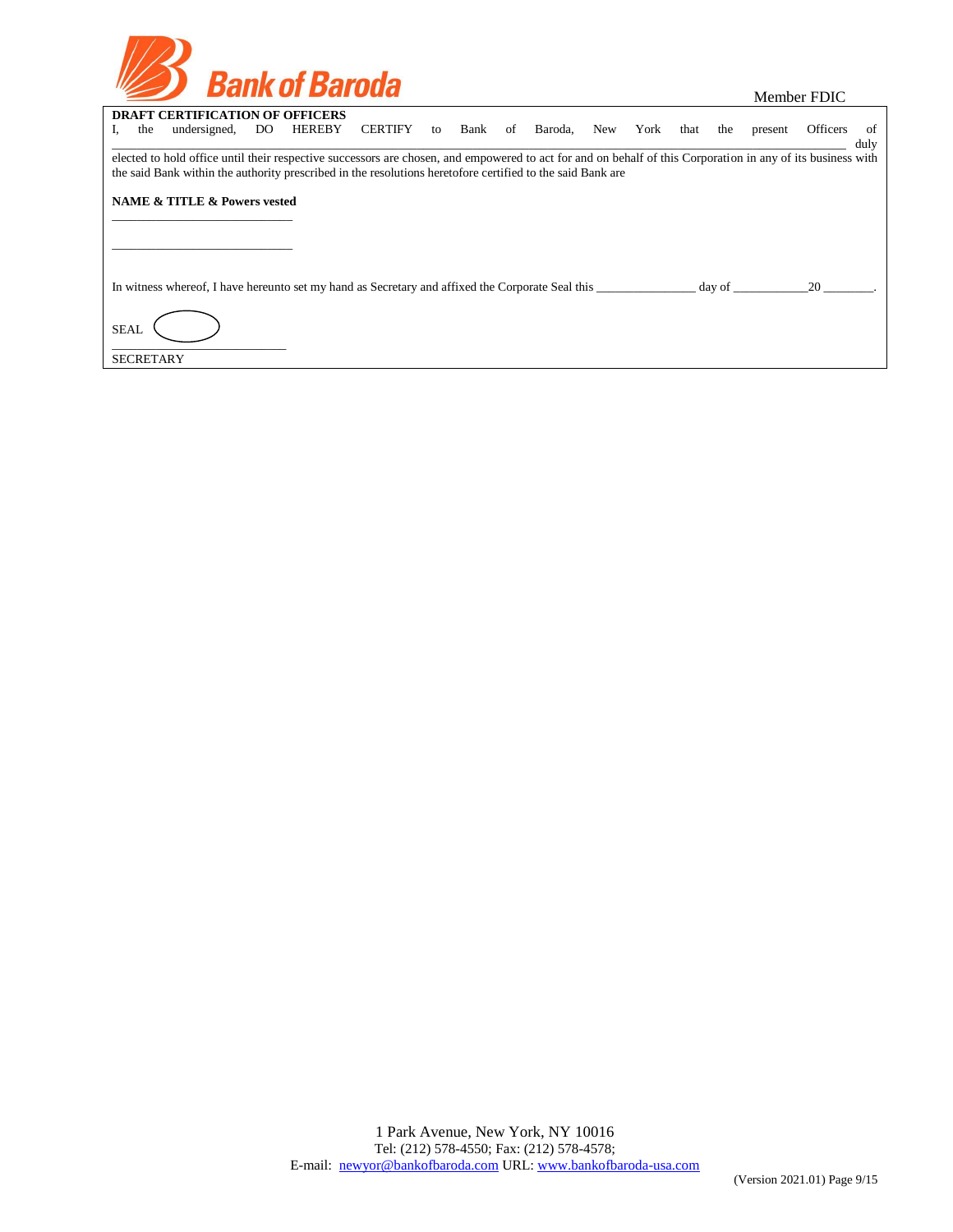

Member FDIC

# BANK REFERENCE FORM

Customer to fill this part

I / We authorize Bank of Baroda, New York to obtain information pertaining to our account noted below:

| Name of the Bank         |  |
|--------------------------|--|
| Name of branch and full  |  |
| mailing address          |  |
|                          |  |
|                          |  |
| Name of the account      |  |
| Type of account          |  |
| Account number           |  |
| Authorized signature (s) |  |
|                          |  |
|                          |  |

# \_\_\_\_\_\_\_\_\_\_\_\_\_\_\_\_\_\_\_\_\_\_\_\_\_\_\_\_\_\_\_\_\_\_\_\_\_\_\_\_\_\_\_\_\_\_\_\_\_\_\_\_\_\_\_\_\_\_\_\_\_\_\_\_\_\_\_\_\_\_\_\_\_\_\_\_\_\_\_\_\_\_ **Financial Institution named above should complete this part**

\_\_\_\_\_\_\_\_\_\_\_\_\_\_\_\_\_\_\_\_\_\_\_\_\_\_\_\_\_\_\_\_\_\_\_\_\_\_\_\_\_\_\_\_\_\_\_\_\_\_\_\_\_\_\_\_\_\_\_\_\_\_\_\_\_\_\_\_\_\_\_\_\_\_\_\_\_\_\_

\_\_\_\_\_\_\_\_\_\_\_\_\_\_\_\_\_\_\_\_\_\_\_\_\_\_\_\_\_\_\_\_\_\_\_\_\_\_\_\_\_\_\_\_\_\_\_\_\_\_\_\_\_\_\_\_\_\_\_\_\_\_\_\_\_\_\_\_\_\_\_\_\_\_\_\_\_\_

\_\_\_\_\_\_\_\_\_\_\_\_\_\_\_\_\_\_\_\_\_\_\_\_\_\_\_\_\_\_\_\_\_\_\_\_\_\_\_\_\_\_\_\_\_\_\_\_\_\_\_\_\_\_\_\_\_\_\_\_\_\_\_\_\_\_\_\_\_\_\_\_\_\_\_\_\_\_\_

- 1. This account relationship has been satisfactory
	- $\Box$  Yes  $\Box$  No

2. Additional comments about your account relationship with the customer if any:

# 3. Financial Institution Certificate

We certify that the information contained on this form is true and complete representation of the information contained in our records for the customer's account detailed above.

Name of the Financial Institution Signature Name and Title of person signing Contact telephone number Date Place Bank Stamp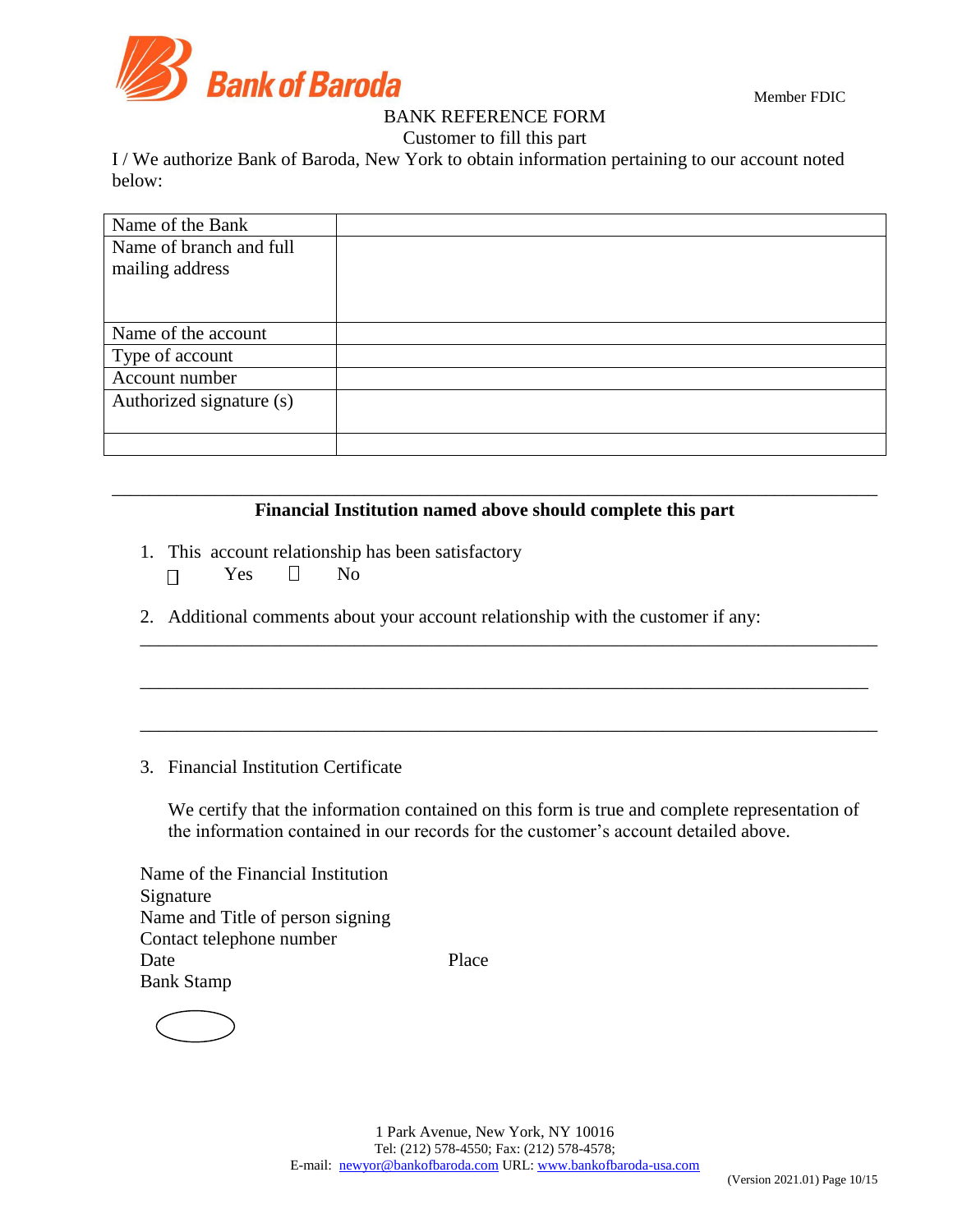

# **DISCLOSURES FOR BUSINESS CHECKING ACCOUNT / CERTIFICATE OF DEPOSIT ACCOUNT**

### *Appendix I -* **IMPORTANT INFORMATION ABOUT PROCEDURES FOR OPENING A NEW ACCOUNT**

To help the government fight the funding of terrorism and money laundering activities, Federal law requires all financial institutions to obtain,

verify, and record information that identifies each person who opens an account.

#### What this means for you:

When you open an account, we will ask for your name, address, date of birth, and other information that will identify you. We may also ask to see your driver's license or other identifying documents.

**Please note that in case requested follow-up information required for compliance with regulations pertaining to 'Customer Identification program' and 'Know Your Customer' is not forthcoming** *within 30 days after account opening or otherwise upon request by the branch***, any relationship already established will be terminated.**

## 1. **Initial Privacy Notice**

Bank of Baroda, New York Branch respects the importance of personal privacy of our customers. We reaffirm that we would maintain all customer information confidential.

#### **Collection, Usage and Retention of Customer Information**:

The Bank shall collect, use and retain information about its customers only, when it believes that it would be useful and allowed by law in administering its business, and for providing existing/new products and services to its customers. If requested by a customer, the Bank shall disclose the specific business purpose for collection of information.

#### **Maintenance of Accurate Information**

The Bank has implemented procedures to ensure that the customer's financial information is accurate, current and complete in accordance with reasonable commercial standards. While some procedures are required by Federal or State Law, the Bank has procedures in place for rectifying inaccurate information in a timely manner.

#### **Limiting Employees Access to Information**

Employee access to personally identifiable information is restricted depending on the nature of the employees work. The Bank shall educate its employees so that they will understand the importance of customer confidentiality and customer privacy.

The customer privacy issues are a part of the Bank's employee handbook and "Code of Conduct". All employees are required to follow the guidelines without any exception.

#### **Protection of Information**

The Bank ensures that appropriate security standards and procedures are maintained to prevent unauthorized access to confidential customer information.

### **Restrictions in the disclosure of Account Information**

The Bank does not reveal any specific information about customer accounts or other personally identifiable data to unaffiliated third parties for their independent use, except for the exchange of information with a reputable credit bureau or similar information reporting agency, to maximize the accuracy and security of such information, or in the performance of bona fide corporate due diligence, unless:

- a) the information is provided to help complete a customer initiated transaction;
- b) the customer requests it;
- 
- c) the disclosure is required by/or allowed by law (eg. Subpoena, investigation or fraudulent activity etc); or d) the customer has been informed about the possibility of disclosure for marketing or similar pur the customer has been informed about the possibility of disclosure for marketing or similar purposes through a prior communication and is given the opportunity to decline (i.e, opt out).

#### **Additional Information**

In case any customer is concerned about financial privacy and wants to know more about this issue, can obtain a copy of the Bank's privacy policy at its office location, by calling at its main number 212-578-4550 or by sending a written request to:

Bank of Baroda 1, Park Avenue

# New York, N.Y.10016

## 2. **Annual Privacy Notice**

Bank of Baroda, New York Branch respects the importance of personal privacy of our customers. We reaffirm that we would maintain all customer information confidential.

#### **Collection, Usage and Retention of Customer Information**:

The Bank shall collect, use and retain information about its customers only, when it believes that it would be useful and allowed by law in administering its business, and for providing existing/new products and services to its customers. If requested by a customer, the Bank shall disclose the specific business purpose for collection of information.

#### **Maintenance of Accurate Information**

The Bank has implemented procedures to ensure that the customer's financial information is accurate, current and complete in accordance with reasonable commercial standards. While some procedures are required by Federal or State Law, the Bank has procedures in place for rectifying inaccurate information in a timely manner.

#### **Limiting Employees Access to Information**

Employee access to personally identifiable information is restricted depending on the nature of the employees work. The Bank shall educate its employees so that they will understand the importance of customer confidentiality and customer privacy.

The customer privacy issues are a part of the Bank's employee handbook and "Code of Conduct". All employees are required to follow the guidelines without any exception.

#### **Protection of Information**

The Bank ensures that appropriate security standards and procedures are maintained to prevent unauthorized access to confidential customer information.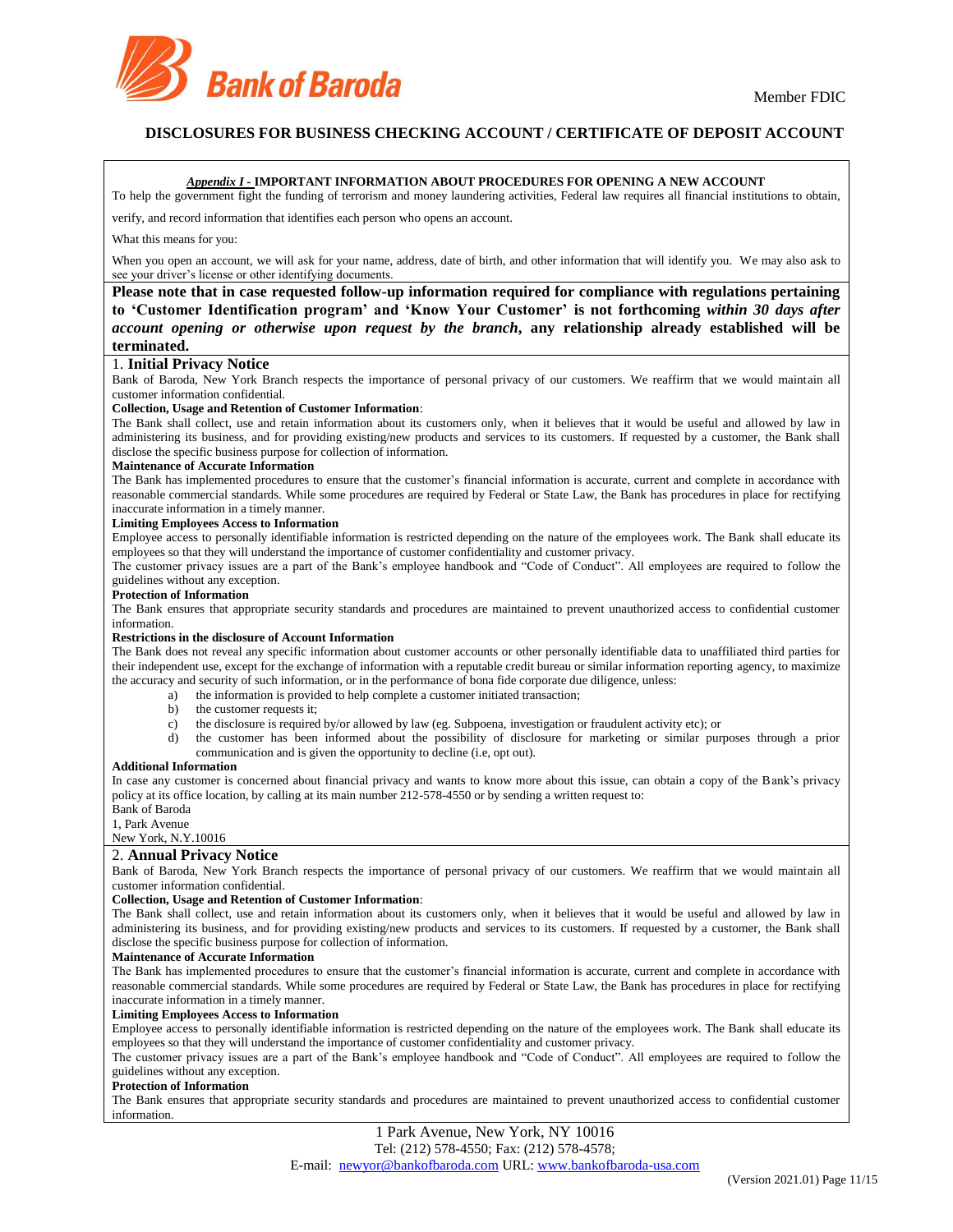

### **Restrictions in the disclosure of Account Information**

The Bank does not reveal any specific information about customer accounts or other personally identifiable data to unaffiliated third parties for their independent use, except for the exchange of information with a reputable credit bureau or similar information reporting agency, to maximize the accuracy and security of such information, or in the performance of bona fide corporate due diligence, unless:

- a) the information is provided to help complete a customer initiated transaction;
	- b) the customer requests it;
	- c) the disclosure is required by/or allowed by law (eg. Subpoena, investigation or fraudulent activity etc); or
	- d) the customer has been informed about the possibility of disclosure for marketing or similar purposes through a prior communication and is given the opportunity to decline (i.e, opt out).

#### **Additional Information**

In case any customer is concerned about financial privacy and wants to know more about this issue, can obtain a copy of the Bank's privacy policy at its office location, by calling at its main number 212-578-4550 or by sending a written request to: Bank of Baroda

1, Park Avenue

New York, N.Y.10016

#### 3. **Opt Out Form**

This section describes your privacy choices:

We give below Opt Out options regarding the sharing of nonpublic personal information, as well as the choices not to be contacted by mail or telephone.

**Check Box 1:** If you select this option, it will limit the information to be shared with nonaffiliated third parties.

**Check Box 2:**If you select this option, it will limit the information to be shared with affiliates of Bank of Baroda, New York Branch.

**Check Box 3:**If you select this option, you will not be contacted by our Bank regarding any of our products and services by mail. **Check Box 4:**If you select this option, you will not be contacted by our Bank regarding any of our products and services by telephone.

If you decide to choose any or all of these options, please check the appropriate opt- out section(s) below.

| Please do not share among non-affiliated third parties (a) nonpublic personal information<br>about me that you receive from me or from others to determine my eligibility for<br>products $\&$ services or (b) nonpublic personal information from credit bureau reports for<br>marketing purposes. |  |
|-----------------------------------------------------------------------------------------------------------------------------------------------------------------------------------------------------------------------------------------------------------------------------------------------------|--|
| Please do not share nonpublic personal information about me with Bank of Baroda<br>affiliates.                                                                                                                                                                                                      |  |
| Please do not contact me with offers of products & services by mail.                                                                                                                                                                                                                                |  |
| Please do not contact me with offers of products $\&$ services by telephone.                                                                                                                                                                                                                        |  |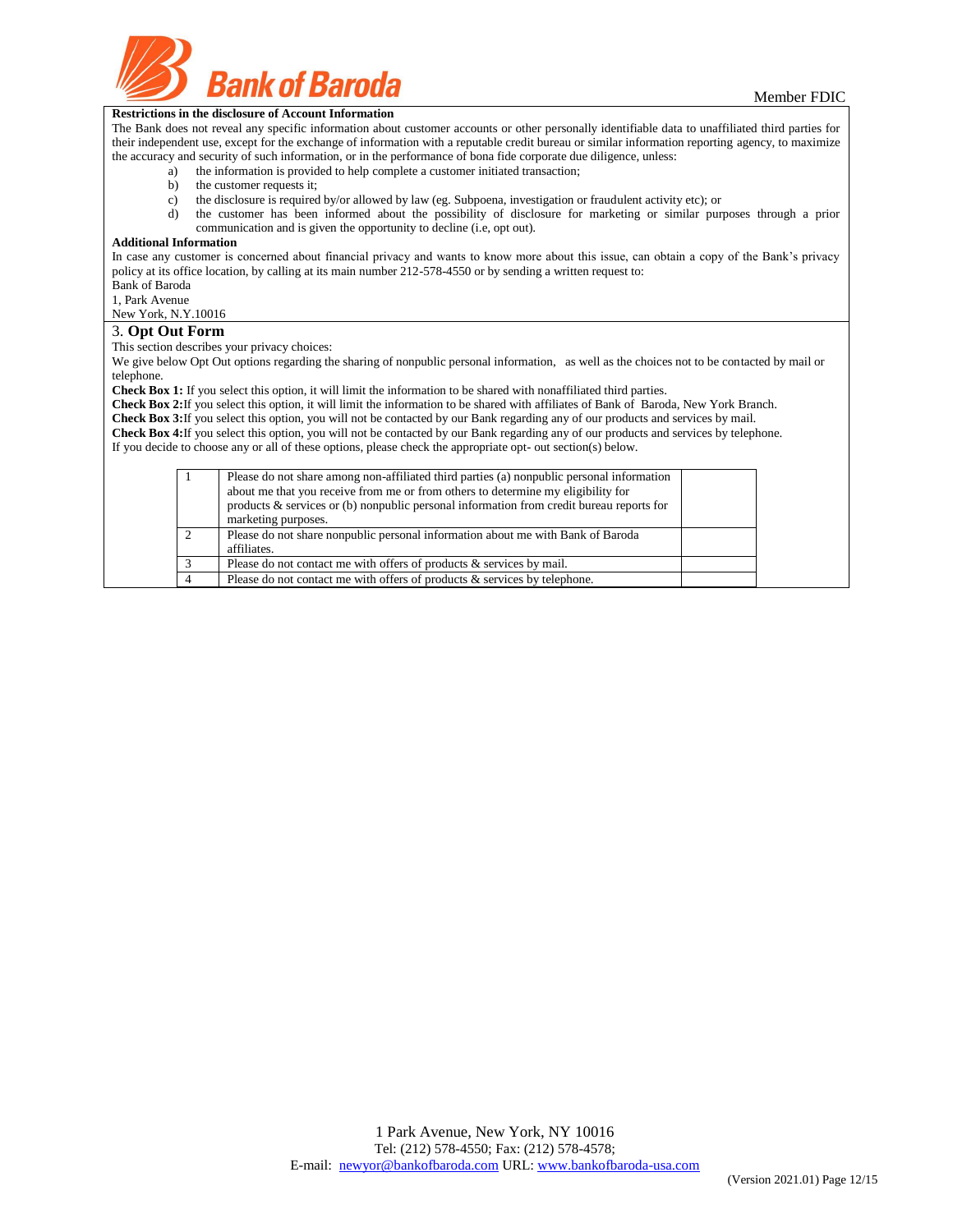

| <b>Interest Rate</b>          |  |
|-------------------------------|--|
| Annual percentage Yield       |  |
| Term                          |  |
| <b>Maturity</b>               |  |
| <b>Initial Deposit Amount</b> |  |

#### **BALANCE TO OPEN AND TO EARN INTETEST:**

The minimum balance required to open your account is \$1,000. You must also maintain this minimum balance in your account each day to obtain the disclosed Annual percentage Yield.

Deposits and withdrawals may not be permitted during the term of the Time Deposit. Additional deposits may be made on the account on the maturity date, at which they become part of the principal amount for the new term.

### **INTEREST RATE:**

The Interest Rate earned on your Time Deposit account will be guaranteed Fixed rate for the term of the account. The rate is determined by the Bank, based on market conditions at the time the account is opened or renewed. The Interest Rate, Term and Maturity Date for your account are shown above.

## **ANNUAL PERCENTAGE YIELD (APY):**

Any stated Annual Percentage Yield is based upon the hypothetical assumption that the Interest rate remain unchanged, and the balance on deposit together with all interest earned is not withdrawn for the entire term. Account closing before maturity will reduce earnings. The Annual Percentage Yield for our account is shown above.

### **INTEREST ACCRUAL**:

At New York branch, interest begins to accrue no later than the business day on which the branch receives credit for the deposit of non-cash items, such as checks.

#### **INTEREST COMPUTATION:**

Interest on your account is accrued daily as simple interest and credited at maturity.

# **INTEREST PAYMENT METHOD:**

Earned interest will be added to the account at which time it will be available for withdrawal. If requested in writing, we will send you a check for the interest amount or transfer the amount to your other account.

# **EARLY WITHDRAWAL PENALTY**:

You have agreed to maintain your certificate of deposit with Bank of Baroda until the maturity date.

Principal may not be withdrawn, in whole or part, before the account matures unless the Bank consents to the withdrawal. It has been our practice to permit such withdrawals for reasons of need (purchase of a home or car, payment of medical bills, etc.). This practice is in no way binding on the Bank in the future and the Bank reserves the right to refuse such withdrawals. The Bank does not permit partial withdrawals from Certificate of deposits, you may incur a penalty. The amount of interest payable in such case may be 1% less than the applicable rate *at CD origination* for which the deposit was actually maintained. Please note that each request for early withdrawal with or without penalty may be evaluated and considered by the Bank on case to case basis. *At the time of CD origination, the Bank shall provide you with a rate sheet listing all rates and terms lower than those of the subject CD. Further, the Bank shall also make such information available to you upon request at any time a CD is renewed automatically.*

A minimum penalty equal to seven days' interest at the contract rate will be imposed if the account is closed within six days of opening.

These Bank's penalties will not be charged if an owner of a Time Deposit account dies or is declared legally incompetent. If a withdrawal is made for either of these reasons, we will credit and pay any accrued interest to the account, up to the closing date.

#### **AUTOMATIC RENEWALS** :

This account will renew automatically at maturity. We will send you a Maturity Notice, if the deposit is placed for a period of more than one month.

If we do not hear from you we will automatically renew the account for a term similar to the prior term at the rate offered for that term on the renewal date. Upon account renewal all credited interest remaining in the account will automatically become part of the principal for the new account term.

You will have 10 days after maturity to make withdrawals in any amount without incurring a premature withdrawal penalty described in this disclosure. If a withdrawal is made during the period, you will not earn any interest on the amount withdrawn from maturity date through the withdrawal date.

Time Deposit accounts that mature on Saturdays, Sundays or legal holidays (non-banking days) will be available to you for withdrawal on the next business day. We will credit and pay to the account any interest accrued between the maturity day and the next business day.

# **Annex II – Truth in Savings Regulation DD – Fees & Service charges**

**BUSINESS CHECKING ACCOUNTS**

**Non Interest Bearing (Business) Checking Account**

Your Non-Interest Bearing business checking account has a minimum balance requirement of USD \$2,500/- to open the account. The funds on deposits do not earn any interest.

**A fee of \$20/- will be imposed every statement cycle if the gross balance in the account falls below \$ 2,500/- and day of the statement cycle.**

#### **Withdrawals and Payments**

To withdraw money from your account you can write check to yourself or to a second party. Checks must be on a form obtained the bank. The Bank may refuse to honor any check presented more than six (6) months after date on the check, but shall have no liability if it decides to honor such a check.

# **Monthly Statements:**

You will receive a monthly statement showing all account activity during the previous month. This statement will include all any maintenance and service fees.

You must examine the statement and notify the Bank within 14 days, in writing, of any discrepancies. If the discrepancy concerns an ATM or other Electronic Funds Transfer Transaction (Federal Recurring Payments, payroll deductions etc.) this notification period is extended to 60 days.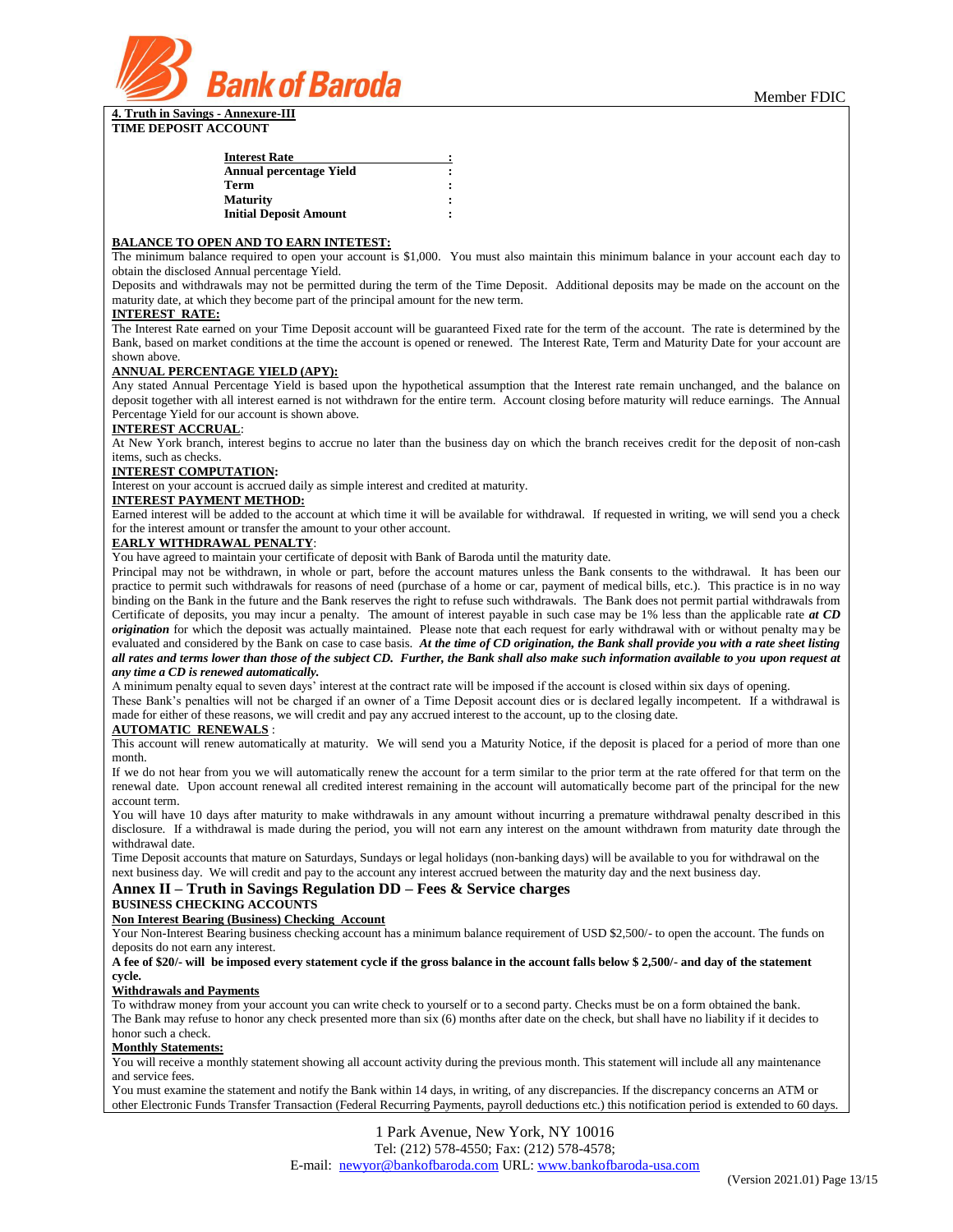

If we do not hear from you within these time frames, we will assume that the statement is correct.

#### **Fees and Service Charges**

A listing of the fees and service charges applicable to your account is provided separately.

The Bank will not be responsible if it refuses to accept (pay) check you have written because there are not enough funds in the account after we have deducted a service charge.

# **Availability of Disclosure**

You may request account disclosure containing terms, fees and rate information from our office our office at One Park Avenue, New York, N.Y. 10016

## **Listing of Fees & Service charges**

**BUSINESS CHECKING ACCOUNTS**

Truth in Savings adopted by Bank of Baroda, New York branch states that fees excepting incidentals like Attorney fees, photocopying fees and those for services offered to Account and non-accountholders alike, must be disclosed, duly named and described stating amount and conditions under which they may be imposed.

Currently the following fees and service charges are applicable to non-interest bearing checking accounts:

| Sr No          | Type of Charge                                                                       | Amount                                        |
|----------------|--------------------------------------------------------------------------------------|-----------------------------------------------|
|                | Service charge                                                                       | $$25.00$ per month                            |
| 2 a            | Check or other written order drawn upon the Bank on insufficient funds or on         | \$25.00 per instrument on per occasion        |
|                | uncollected balances and returned by the bank                                        |                                               |
| 2 <sub>b</sub> | Check or other written order received by the bank for deposit or collection which is | \$25.00 per instrument on per occasion        |
|                | subsequently dishonored and returned by the drawee                                   |                                               |
| 3              | Stop payment instructions                                                            | \$25.00 per instrument                        |
|                | Issue of official check                                                              | $$15.00$ per check                            |
|                | Fees for printing of checks                                                          | Actual billing by the printer                 |
| 6              | Daily E mail of statement of account for each account ID                             | \$100.00 p.m.                                 |
|                | Other expenses, viz. postage/ Swift / telefax / email/Wire transfer charges          | As applicable will be recovered as per actual |
|                |                                                                                      | and subject to change at discretion of the    |
|                |                                                                                      | bank.                                         |
| 8              | Minimum Balance Charges                                                              | $$20.00$ per month                            |

**5. ANNEXURE-IV.**  $\mathbf{A}$  – copy of computer generated letter that will be sent to you for renewal

| <b>Interest Amount on Maturity</b> | $\ddot{\cdot}$ |
|------------------------------------|----------------|
|                                    |                |
|                                    |                |

We appreciate that you decided to maintain the captioned deposit with us which matures for payment as indicated above. We shall be glad to have your instructions at least one working day before the due date. Rate applicable for renewal of deposit could be obtained on the maturity date. You may call 646-597-7246 for rates.

In case we do not hear from you, the matured amount with interest will be renewed automatically for a term similar to the prior term at the prevailing rate of interest and original Certificate of Deposit Receipt will stand cancelled.

Regards, -

This is a computer-generated letter and needs no signature.

# **6**. **Availability of Funds – REG CC disclosure**

Federal regulations require us to make your deposited funds available for withdrawal after a specific period of time depending on the type of check and the location of the bank on which the check is drawn. Bank of Baroda, New York branch has set out a Policy to make funds from these checks available to depositors according to schedules that we have established and outlined in this disclosure brochure. Bank of Baroda, New York branch is referred to as 'the bank' in the disclosure brochure.

Our Bank's policy for availability of funds that you deposit in your account is given below. Due to certain circumstances, there may be a delay in deployment of funds to your account, and during this delay you may not withdraw the funds in cash and we will not use the funds to pay checks that you have written.

#### **Determining the Availability of a Deposit**

| Description                                        | When Funds Can be Withdrawn By Cash or Check Deposit |
|----------------------------------------------------|------------------------------------------------------|
| Direct Deposit                                     | The day we receive the deposit                       |
| Cash, wire transfers, and Check on us              | The day we receive the deposit                       |
| Cashiers, certified, teller's or government checks | The first business day after the day of deposit      |
| Other checks payable in United States              |                                                      |
| The first $$500$ of a day's deposit                | The first business day after the day of deposit      |
| Balance amount or \$5,025                          | The second business day after day of deposit         |
| Balance amount (for check is greater than \$5,525) | The third business day                               |

When the availability of deposited funds is deferred, the length of time is counted in business days from the day of the deposit. "Business day" means every day except Saturday, Sunday and federal holidays. The bank's business hours are 9.00 a.m. to 3.00 p.m., Monday through Friday except federal holidays.

If you make a deposit before 3.00 p.m. on a business day that the bank is open, we will consider that day to be the day of your deposit. However,